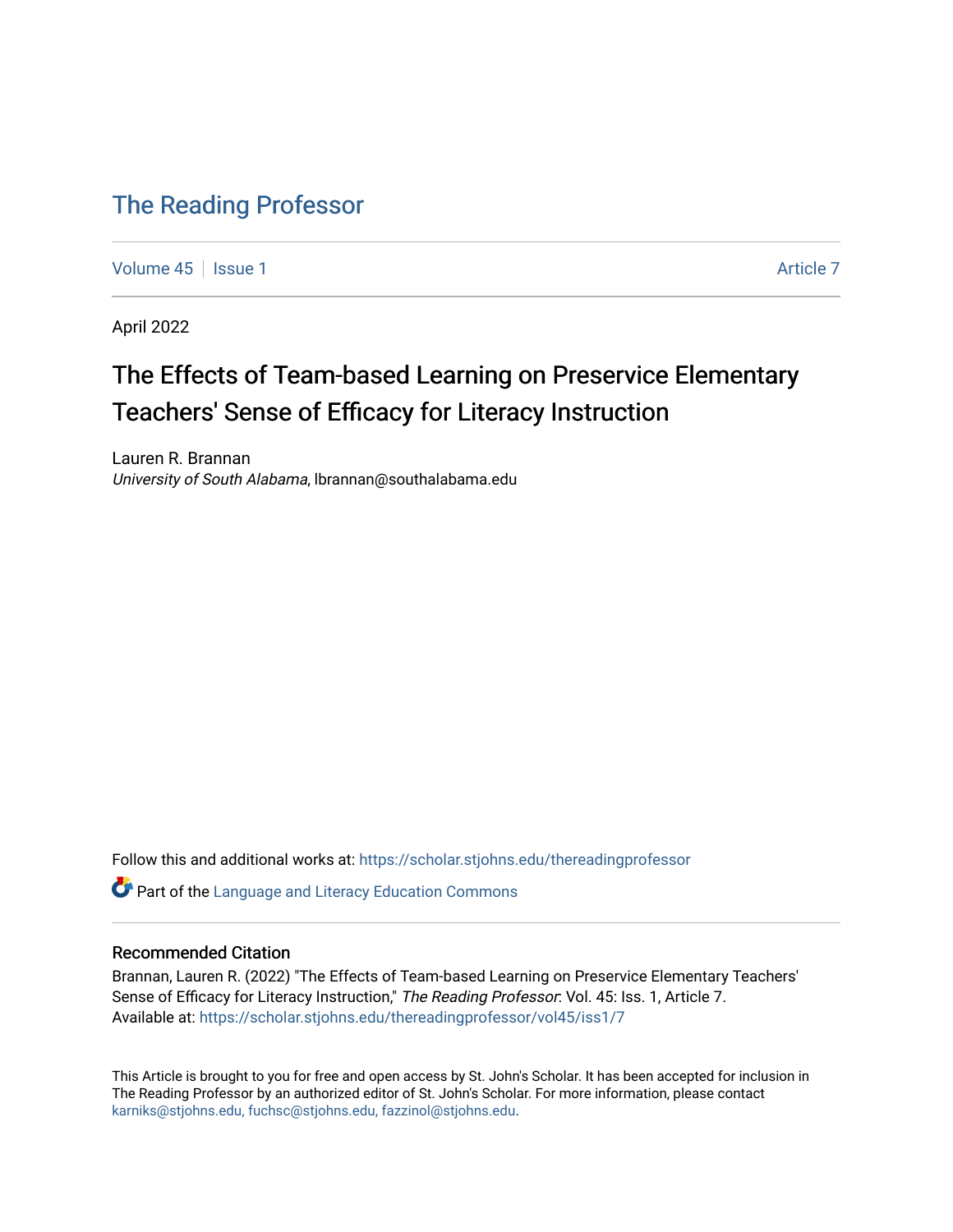# **The Effects of Team-based Learning on Preservice Elementary Teachers' Sense of Efficacy for Literacy Instruction**

#### **Lauren R. Brannan**

#### **University of South Alabama**

#### **Author's Note**

Lauren R. Brannan, Ph.D., is an assistant professor of reading education in the Department of Leadership and Teacher Education at the University of South Alabama where she teaches undergraduate and graduate literacy courses. Her research focuses on instructional design in preservice reading teacher preparation, in-service reading teachers' learning, and strategies for improving elementary students' reading comprehension.

#### **Abstract**

Teaching efficacy is an important variable related to teaching behaviors, student achievement, and teachers' psychological behaviors; therefore, strategies to build teaching efficacy during preservice teacher preparation should be implemented. Team-based learning (TBL) has been used across a variety of disciplines in higher education, but it hasn't been explored in the preparation of elementary literacy teachers or in relation to teaching efficacy. In this study, TBL was implemented in an undergraduate reading methods course for one semester. A comparison group was used from the same course during a different semester using a traditional lecture approach. Participants' sense of efficacy for literacy instruction scores served as pretest and posttest scores. Although the efficacy scores for both groups increased, results indicated no statistically significant difference between the groups' posttest scores.

*Keywords*: team-based learning, efficacy, literacy instruction, preservice teachers, teacher preparation, reading methods, higher education

1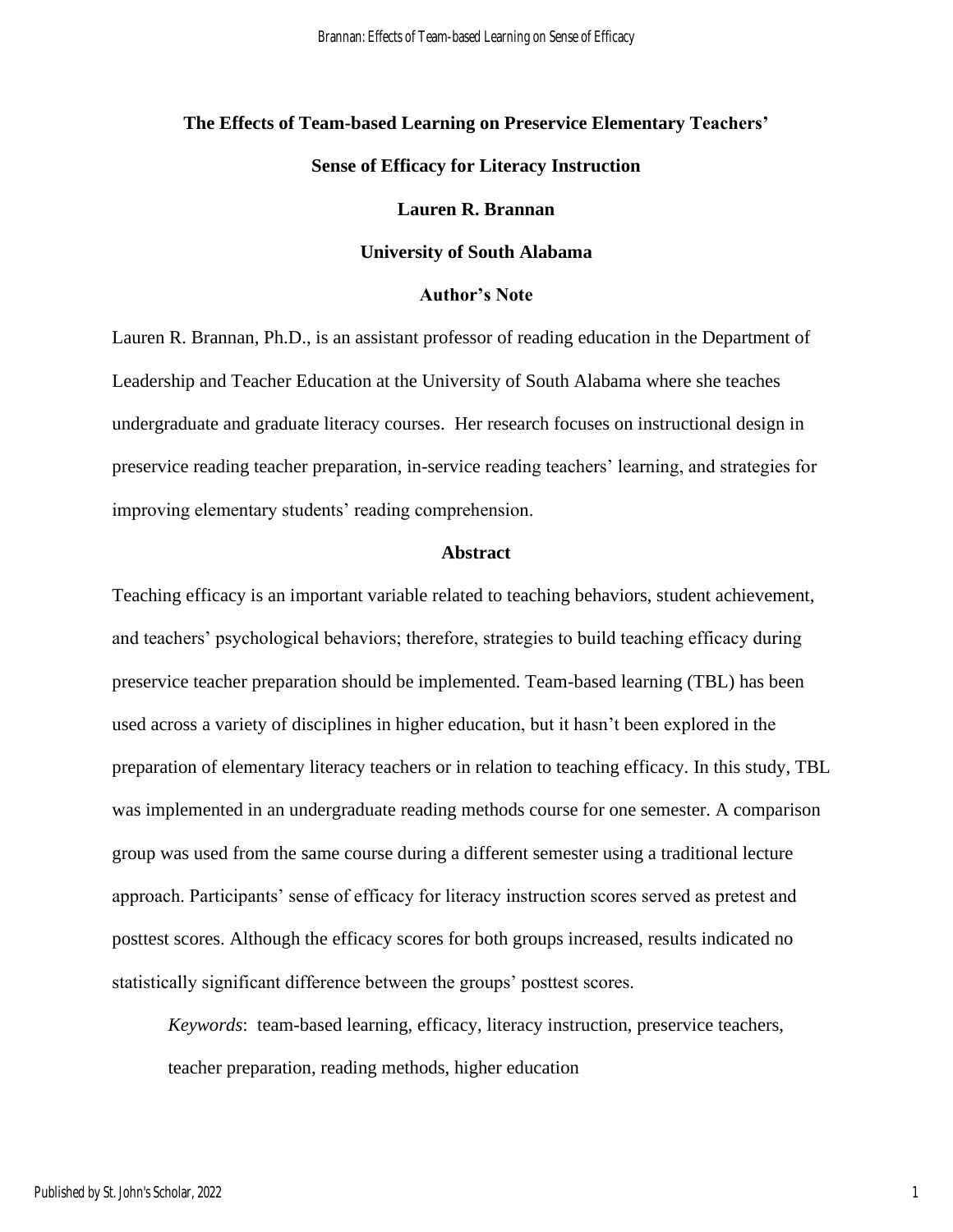Today's elementary teachers face classrooms full of students with diverse needs and a set of rigorous literacy standards that their students must meet. The cognitive demands involved require knowledge of the students, knowledge of the literacy content, and knowledge of the pedagogy for teaching the content, as well as the ability to use that knowledge to make complex decisions quickly (Block & Mangieri, 2009; Griffith & Lacina, 2017). With teachers leaving the professions in droves due to burnout, teacher preparation programs must also make sure they are graduating teachers who possess a strong sense of self-efficacy for teaching, or are confident in their teaching ability (Podolsky et al., 2016; Tschannen-Moran & Hoy, 2001). The design and development of high-quality teacher preparation experiences is necessary for graduating teachers who will be successful in their classrooms (Risko & Reid, 2019). In this study, I investigated the impact of team-based learning (TBL), a collaborative and application-based instructional approach, in a reading methods course on pre-service teachers' sense of efficacy for literacy instruction.

#### **Review of Literature**

#### **The Importance of Teaching Efficacy**

In 1976 a group of RAND organization researchers included two questions in a questionnaire designed for teachers that asked about their ability to impact students' motivation and performance (Armor et al., 1976; Tschannen-Moran et al., 1998). The two items, referred to as teacher efficacy, resulted in correlations with teachers' willingness to implement innovative teaching strategies, teachers' stress levels, and teachers' willingness to stay in the teaching field. Efforts were made to build on those teacher efficacy items to develop a more valid and reliable instrument for measuring teaching efficacy (Tschannen-Moran et al., 1998) using Bandura's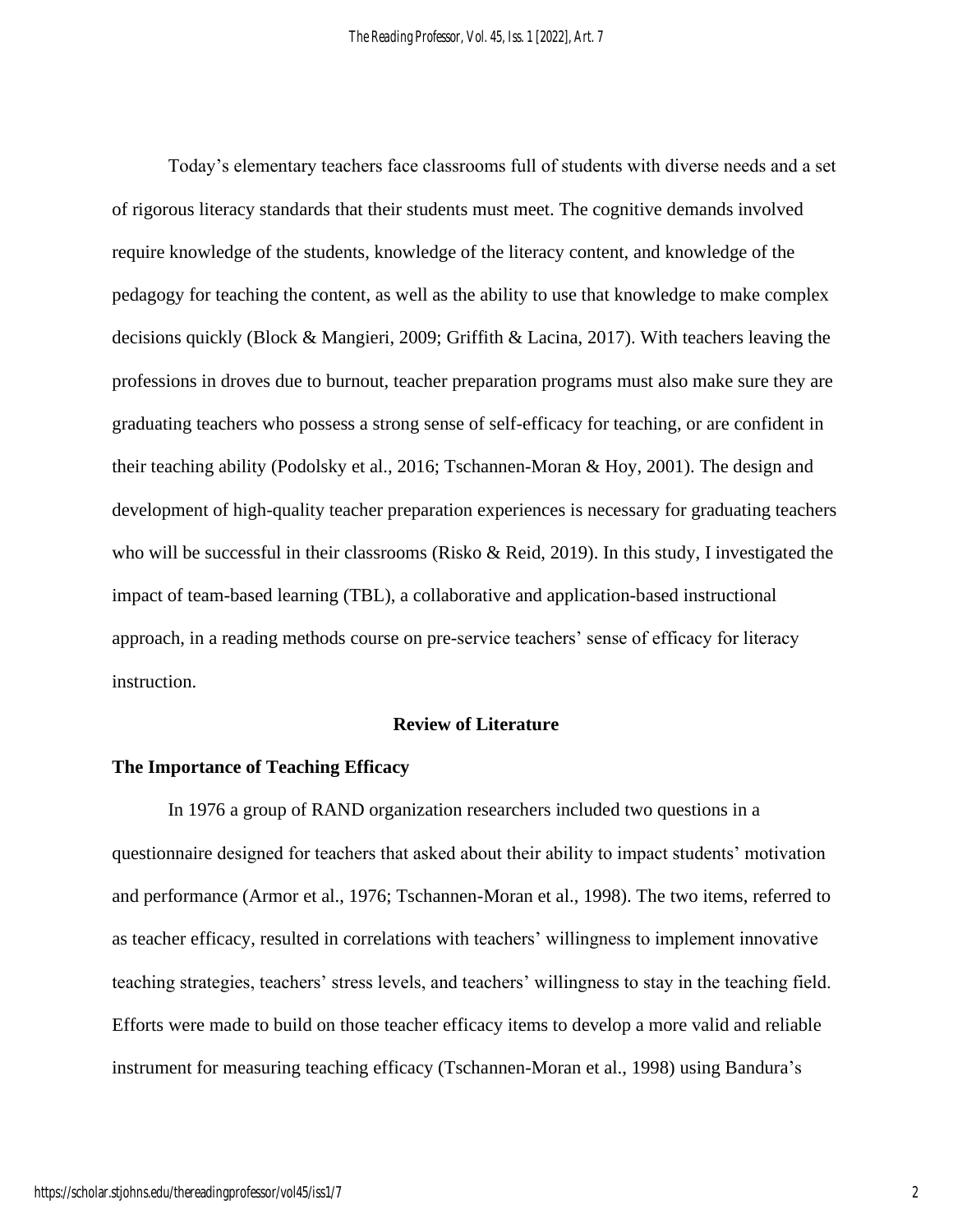(1977) description of self-efficacy as "beliefs in one's capabilities to organize and execute the courses of action required to produce given attainments" (p. 3). Describing a more specific type of self-efficacy, Tschannen-Moran and Hoy (2001) defined teaching efficacy as "a judgement of his or her capabilities to bring about desired outcomes of student engagement and learning, even among those students who may be difficult or unmotivated" (p. 783). In other words, teaching efficacy is a teacher's perception of his or her capability to produce change related to students.

Although teaching efficacy is a teacher's perceived belief and isn't necessarily their actual capabilities, self-efficacy has been shown as an important construct to consider for teacher preparation and learning (Tschannen-Moran & Hoy, 2001). Teaching efficacy is related to variables such as teacher behaviors, student achievement, and factors in teachers' psychological well-being (Kim & Seo, 2018; Zee & Koomen, 2016). It is also context specific (Bandura, 1997). For example, a teacher may have a high efficacy for teaching reading, but a low efficacy for teaching mathematics. Self-efficacy is influenced by mastery experiences, vicarious experiences, verbal persuasion, and emotional and physiological states (Bandura, 1997).

#### *Self-Efficacy and Teachers' Behavioral Characteristics*

Several studies found a relationship between teaching efficacy and teachers' behavioral characteristics, such as seeking professional learning opportunities, instructional practices implemented, and working collaboratively to make data-driven decisions. Through the use of rigorous structural equation modeling, Geijsel, and colleagues (2009) found that teachers who had higher teaching efficacy were more involved in professional learning activities. This may lead to more efficacious teachers being more knowledgeable. For example, Yildirim and Ates (2012) found that preservice teachers who reported higher teaching efficacy had more knowledge of using expository text as an instructional tool. Depaepe and Konig's (2018) findings indicated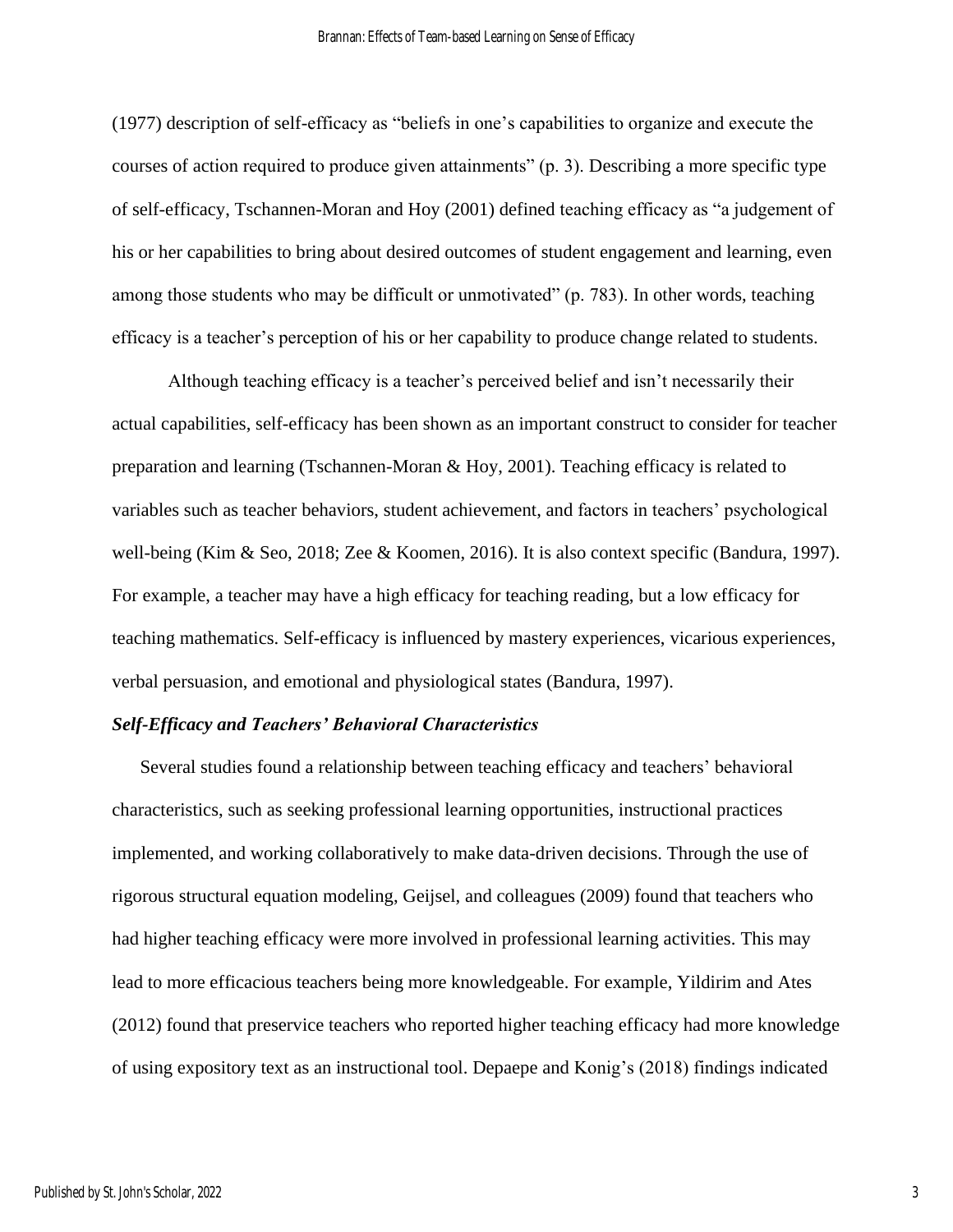a strong correlation between self-efficacy and the pre-service teachers' reported instructional practices. Guo and colleagues (2013) found that more efficacious teachers earned higher evaluation ratings in the instructional support domain of the Classroom Assessment Scoring System (CLASS; Pianta et al., 2008). Additionally, more efficacious teachers were found to work collaboratively with colleagues more often on data-driven decision-making tasks (Dunn et al., 2013).

# *Self-Efficacy and Student Achievement*

Although the research results are mixed when looking at the relationship between teaching efficacy and student achievement (Kim  $\&$  Seo, 2018), some studies have found evidence to support a positive relationship. In one of the earliest studies of teaching efficacy, Ashton and Webb (1986) found that general teaching efficacy and personal teaching efficacy, as measured by the two RAND questionnaire items, predicted student achievement in language and mathematics. In another study, Caprara and colleagues (2006) examined teachers' self-efficacy beliefs as determinants of junior high students' academic achievement using structural equation modeling. They found that when controlling for previous levels of achievement, teachers' personal efficacy effected students' academic achievement. Guo and colleagues (2012) used longitudinal data from the National Institute of Child Health and Human Development (NICHD) and structural equation modeling to explore the effects of teacher efficacy. Their model showed that the students of teachers who reported a higher sense of efficacy exhibited stronger literacy skills. In a context-specific study, Poggio (2012) found that teachers' sense of efficacy for literacy instruction was positively related to gains in student achievement.

*Self-Efficacy and Teachers' Job Satisfaction*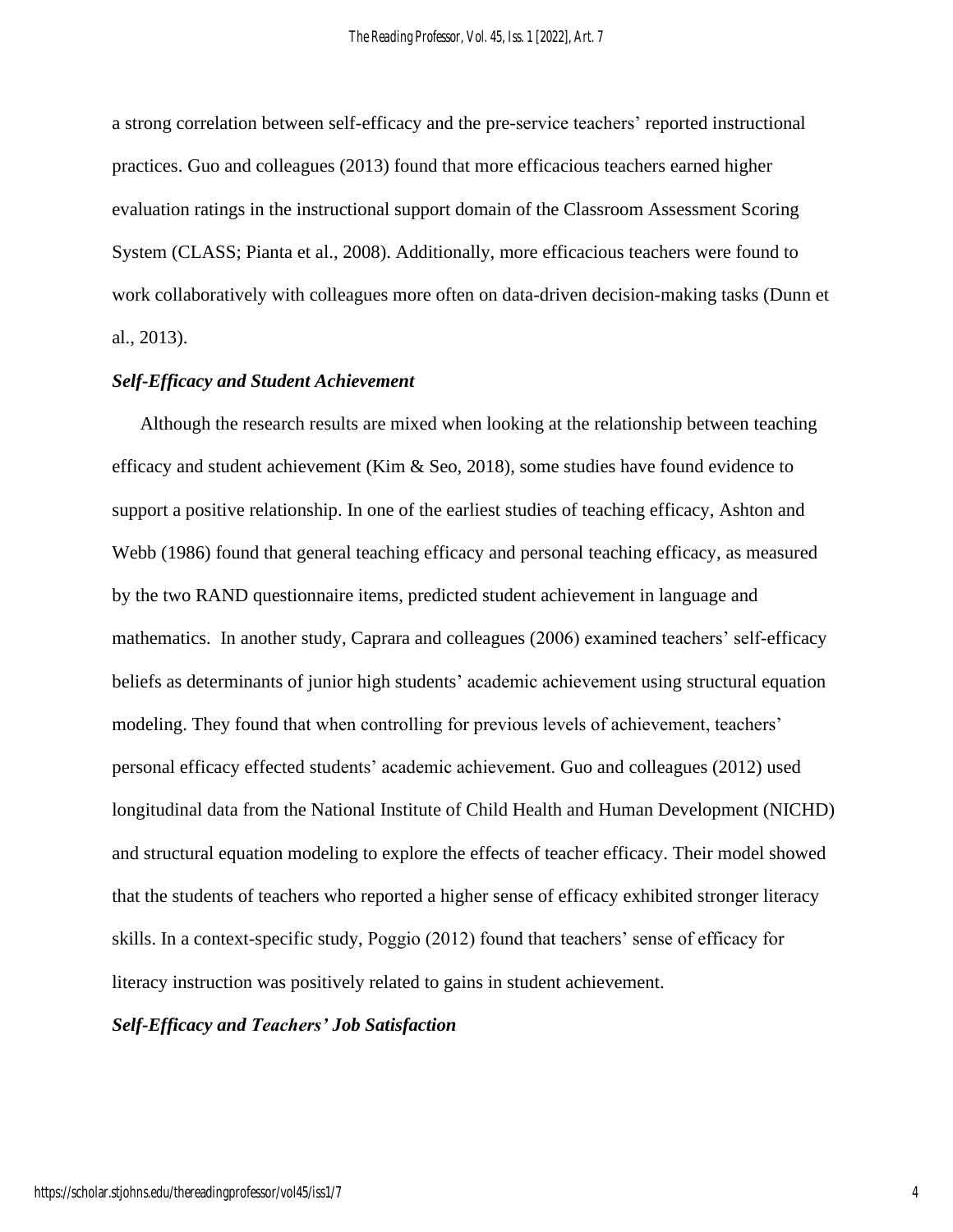Data from the Learning Policy Institute (2018) shows that 7.3% of teachers plan to leave the teaching profession, an increase from 6.6% in 2016 (Learning Policy Institute, 2016). With so many educators leaving the field, factors related to teacher burnout are important to explore. Several studies revealed a positive connection between teaching efficacy and teachers' job satisfaction (Caprara et al., 2006; Klassen & Chiu, 2010; Stephanou et al., 2013). Skaalvik and Skaalvik (2010) found evidence of a negative relationship between teaching efficacy and teacher burnout. In a meta-analysis, Kasalak and Dağyar (2020) looked at international data from 50 countries and found a positive relationship with job satisfaction. In other words, teachers who have higher teaching efficacy are more likely to be happier in their teaching positions.

#### **Improving Teaching Efficacy**

Preservice teachers' teaching efficacy can be impacted by field experiences and tutoring opportunities (Haverback & Parault, 2008), but how can teacher educators also target preservice teachers' sense of efficacy from within the college classroom? Bandura (1997) posited that selfefficacy is influenced by mastery experiences, vicarious experiences, verbal persuasion, and emotional and physiological states. In the next section, I will describe TBL, an instructional approach involving collaborative problem solving and discussion, which incorporates opportunities for mastery experiences, verbal persuasion, and vicarious experiences. This strategy also provides opportunities to learn the necessary content and to practice using the content in context-specific scenarios.

#### **Team-Based Learning**

TBL is an instructional approach in which students work in permanent teams throughout the semester to apply course subject-matter by solving realistic problems related to the topic of study. Research has shown that TBL can impact students' grades, critical thinking skills, and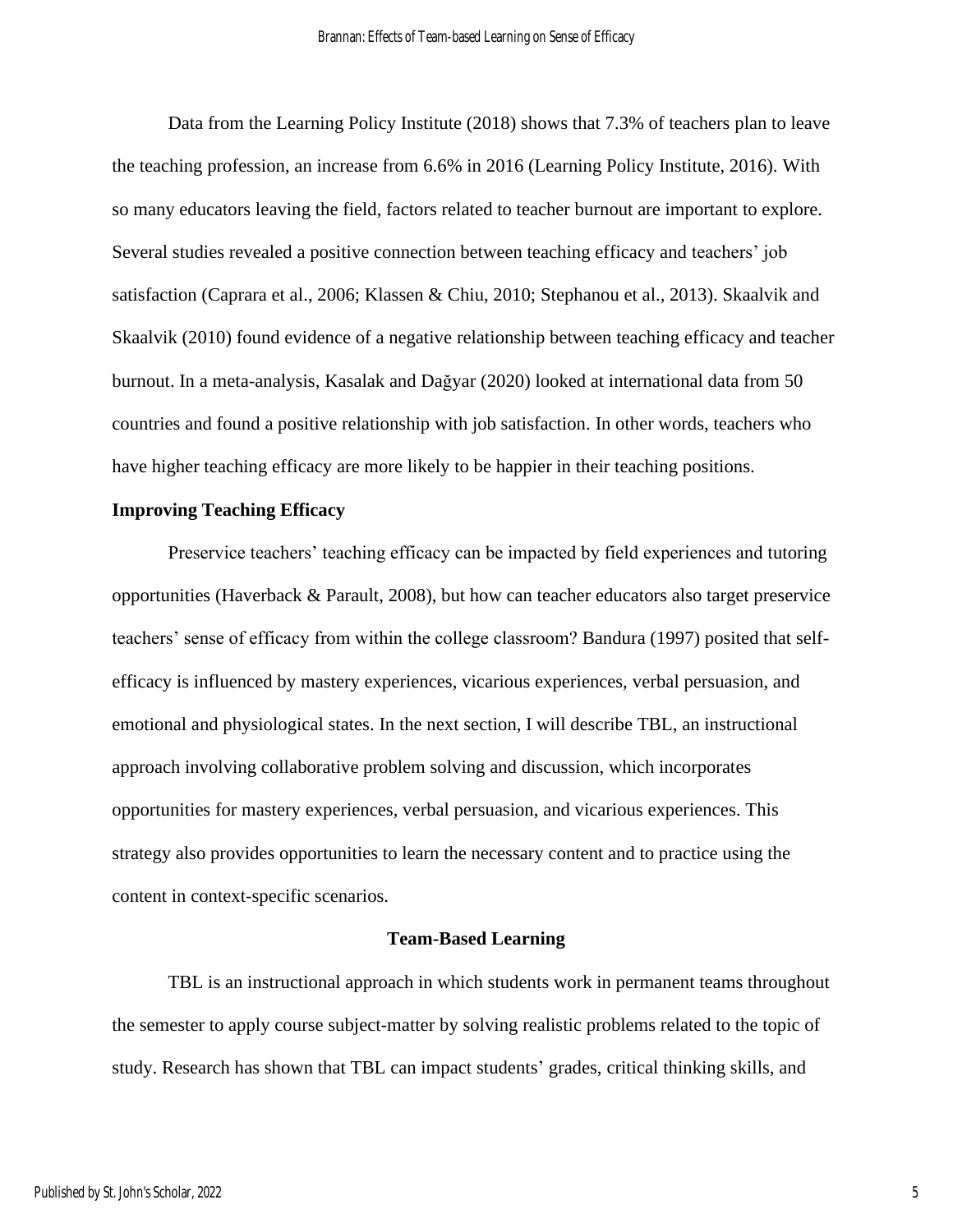course satisfaction (Koles et al., 2010; Letassy et al., 2008; Styron & Styron, 2014). However, at the time of this research no studies that investigated the relationships between TBL and teaching efficacy or TBL and elementary reading teacher education were found. Given the attributes outlined in the next section, this approach may serve as an effective method of designing reading methods courses for preservice teachers (Brannan et al., 2019).

#### **Structure of TBL**

The structure of TBL, as developed by Larry Michaelson in the 1970s, was designed to engage all students in application activities related to the course content (Michaelsen et al., 2004). On the first day of class, students are assigned to semester-long teams, consisting of 5-7 students, in order to evenly distribute varying degrees of experience and background knowledge. The content of the course is divided into approximately four to seven instructional modules. Each module is split into a six-step sequence, consisting of preparation, an individual test, a team test, an appeals process, instructor feedback, and application activities (Michaelsen & Sweet, 2008). The remainder of this section will briefly describe each step in the sequence.

#### *Readiness Assurance Process (RAP)*

The first steps of the TBL instructional sequence is known as the RAP, which consists of preparation, an individual test, a team test, an appeals process, and a brief lecture or discussion. First, before the first class-meeting of the module, students prepare for the in-class instructional module through readings, videos, and other learning resources (Michaelsen et al., 2004). During the first class-meeting of the module, students individually complete a multiple-choice question test, known as an Individual Readiness Assurance Test, or IRAT, which assesses their knowledge of the content acquired through the preparation materials. Once students have completed the IRAT individually, they complete the same test again as a team. This is called the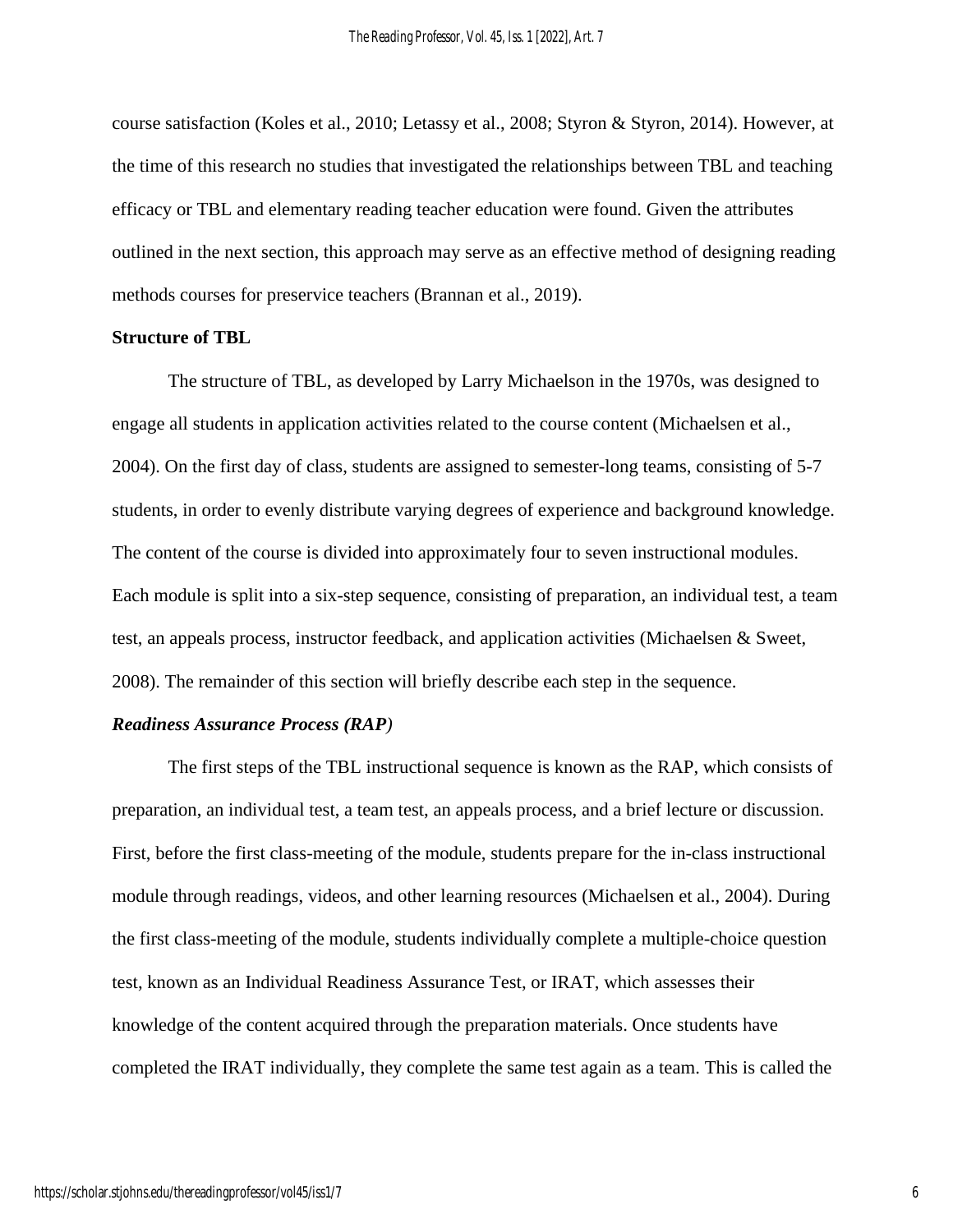team readiness assurance test, or TRAT. The TRAT usually involves the use of an IF-AT form (Epstein Educational Enterprises, 2018), a scratch-off answer sheet that provides immediate feedback about whether the correct answer was chosen. After the IRAT and TRAT, the appeals process begins. If the team feels that the content of a test question is conflicting with information from the preparation materials or that a question is ambiguous, the team can file a written appeal to attempt to receive credit for that question. Once the appeals process has concluded, the instructor provides clarifying feedback, related to the test to conclude the RAP.

#### *Applications Activities*

After the RAP, the teams engage in application activities provided by the instructor (Michaelsen & Sweet, 2008). This step was designed to provide opportunities for teams to apply their knowledge of the topic at higher-order levels to solve realistic problems. According to Michaelsen & Sweet (2008), each application activity should follow the "4-S" framework in order to maximize student learning. The framework consists of a significant problem or question, the same question is presented to the entire class, a specific choice for each team to make, and each team reports their choice simultaneously. For example, after providing assessment data to the class, the instructor poses the following multiple-choice question to the class: "Given the assessment data, which of the following reading skills does the student struggle with most?" Each team would then engage in discussion and further analysis of the data to arrive at a decision. Upon the instructor's signal, all teams hold up the letter card of their answer choice. Each team then presents their rationale and the class engages in discussion across teams until arriving at the best answer. The role of the instructor is to facilitate discussion through prompting and questioning. For each module, application activities usually occur for two to three weeks and

7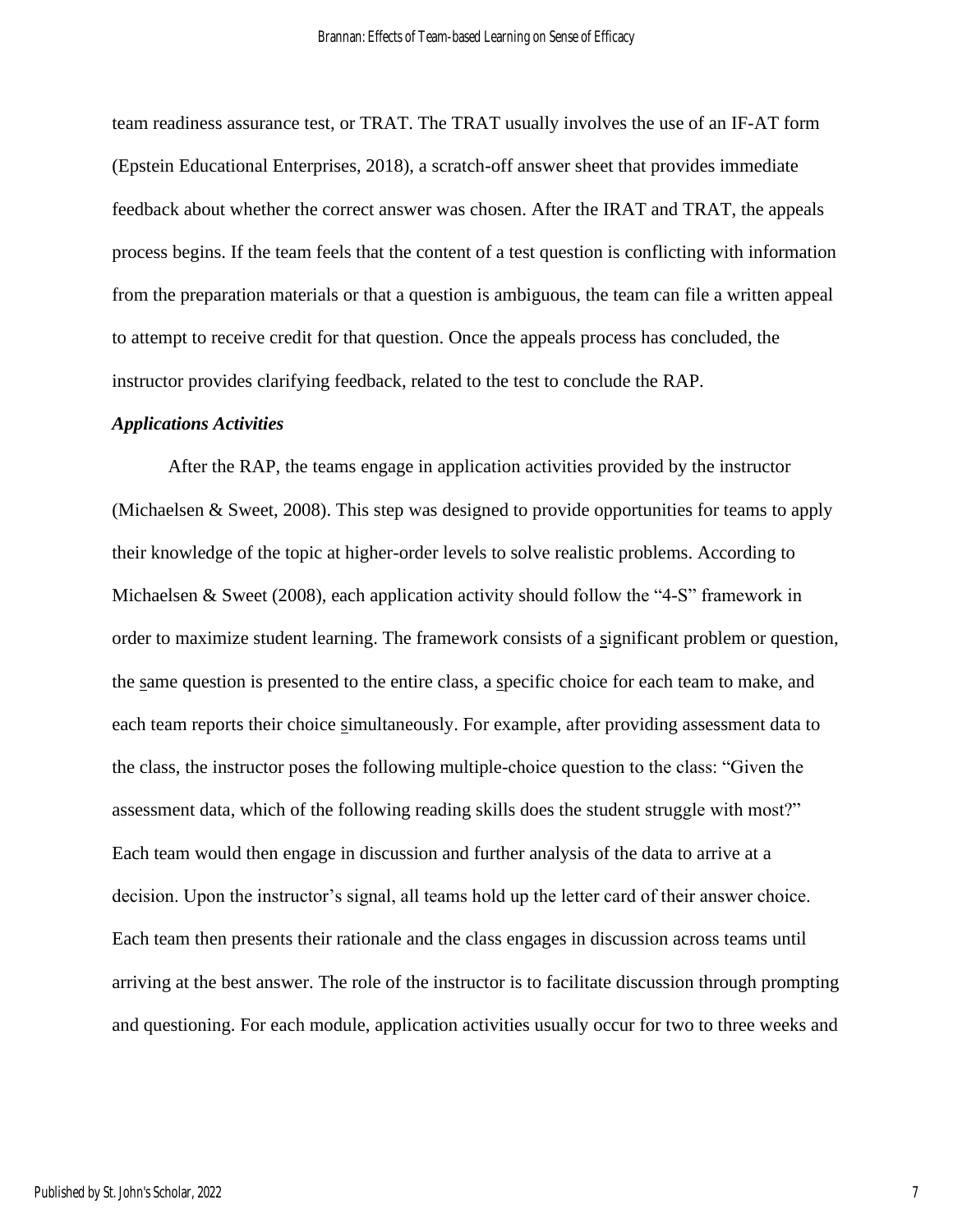increase in rigor and become more complex. At the conclusion of the module, assessment usually occurs and the cycle will repeat for a new module.

#### *Peer Evaluation*

Since the quality of learning in the TBL setting is dependent on the dedication and participation of all team members, team members need to be held accountable for contributing to their team. This is accomplished through the peer evaluation process (Baker, 2008; Cestone et al., 2008). Peer evaluation can occur as often as needed throughout the course, but is often used at midterm and at the end of the course. Several models of peer evaluation were cited in the TBL literature, including quantitative, qualitative, and mixed approaches of rating and describing each team member's contribution to the team (Levine, 2008; Michaelsen & Fink, 2004; Ohland et al., 2012; Szatkowski & Brannan, 2019).

#### **Connecting TBL to Teaching Efficacy**

As previously discussed, Bandura (1997) described several sources of self-efficacy, with mastery experiences as the most powerful source. The components of TBL may promote some sources of self-efficacy. In a TBL module, preservice teachers can gain mastery experiences when their team successfully solves a literacy problem posed by the instructor. This could also occur as the team completes the TRAT. As preservice teachers answer each question, they receive immediate feedback through the IF-AT form. If they select the correct answer, they have gained a mastery experience. Another important source of self-efficacy are vicarious experiences, or observations of others' success (Bandura, 1997). The application activity process can provide vicarious experiences through observing other teams successfully solve problems posed by the instructor. Not only do the teams get to see other teams' success, but they get to hear the team's rationale and method used to solve the problem. Mastery experiences and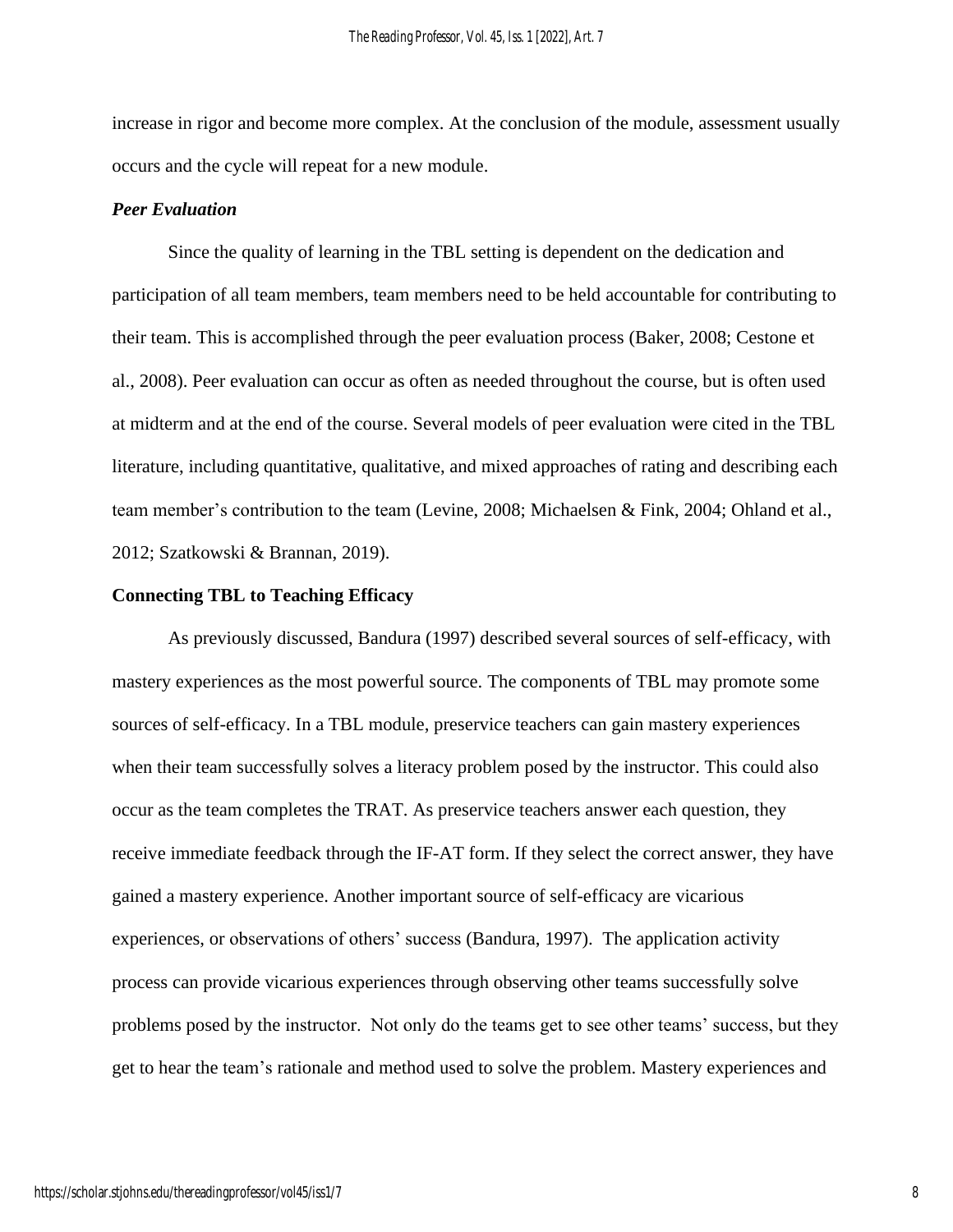vicarious experiences can occur in a similar fashion within teams as each team member contributes to the discussion.

#### **Purpose and Significance**

Given the connections between sources of self-efficacy and TBL, I hypothesized that preservice teachers who participated in TBL during their reading methods course will have a higher sense of efficacy for literacy instruction, as compared to peers in a different section of the same course who received traditional instruction. The purpose of this study was to explore the impact of using TBL in a reading methods course on preservice elementary teachers' sense of efficacy for literacy instruction. The results of this study will add to the bodies of research about TBL and elementary preservice teachers' teaching efficacy, as the two variables have not yet been explored together.

The following research question guided this study:

**1.** Do preservice teachers who participated in TBL during their reading methods course have a higher sense of efficacy for literacy instruction, as compared to peers in a different section of the same course who received traditional instruction?

#### **Method**

Since participants could not be randomly assigned to groups, a nonequivalent comparison group design was used to assess whether preservice teachers who completed a literacy course using TBL have a higher sense of efficacy for literacy instruction than preservice teachers who completed a literacy course using traditional lecture. During the fall semester, participants in the treatment group experienced TBL for the entirety of the course, then in the spring semester, the comparison group experienced traditional lecture for the entirety of the course. The same instructor taught both groups of participants. Students in both sections of the course were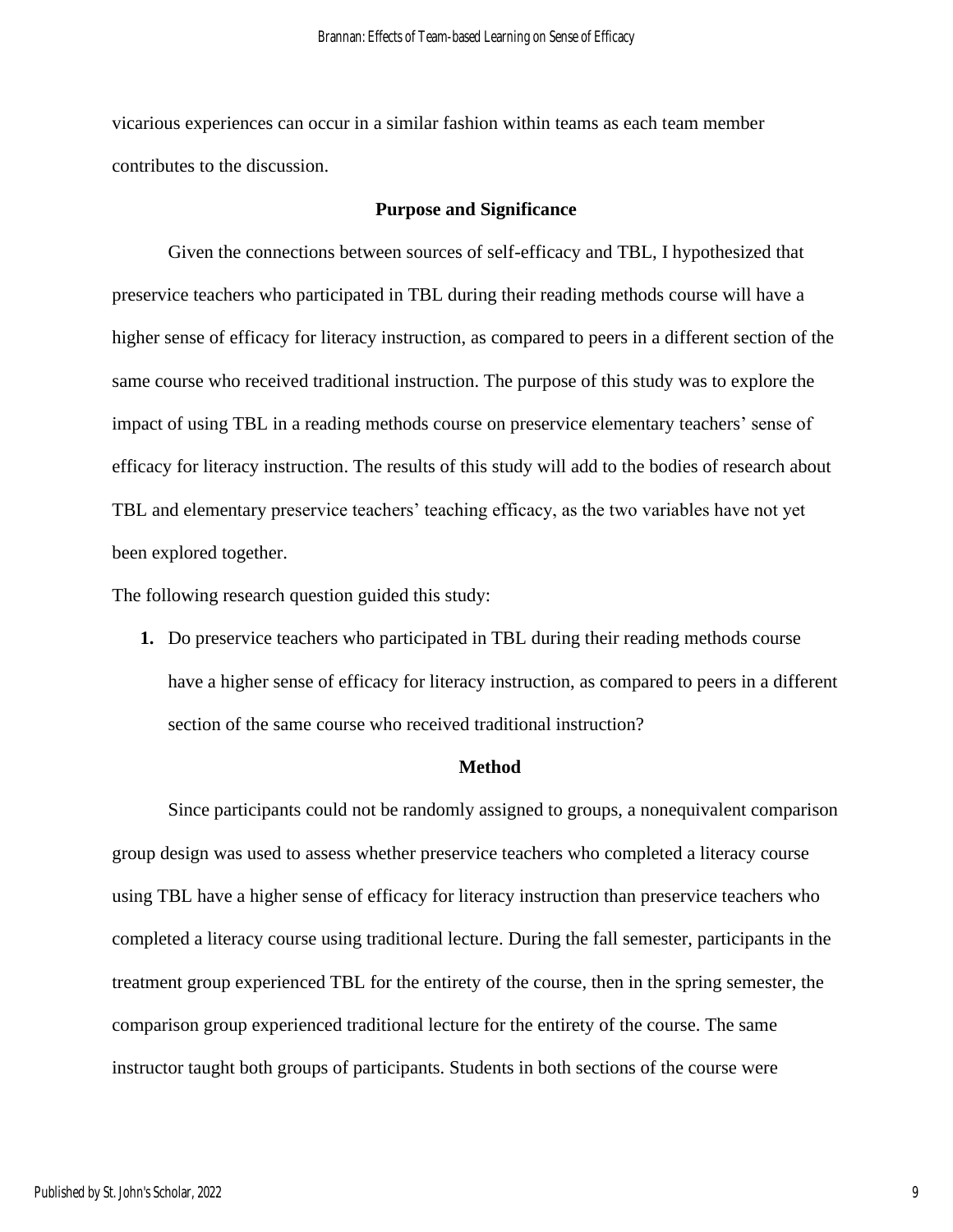assigned to an elementary classroom for field experience three days per week during the semester. The categorical independent variable was the instructional approach (TBL and lecture), the covariate was the sense of efficacy for literacy instruction pretest score, and the dependent variable was sense of efficacy for literacy instruction posttest score.

#### **Participants**

Participants included 47 junior and senior undergraduate preservice teachers enrolled in education course focused on methods for teaching reading, including 30 (29 female and 1 male) participants in the treatment group and 18 participants (all female) in the comparison group. The participants attended a university in the southeastern United States and were enrolled in a dual certification program for Elementary Education and Special Education. The program included two literacy courses; the first course was titled, Foundations of Reading, and the second course was titled, Teaching Reading. The first course taught students the content knowledge of reading, while the second course focused on the pedagogy for teaching reading and writing. Participants for this study were enrolled in the second course.

#### **Instrument**

The Teachers' Sense of Efficacy for Literacy Instruction Scale (Tschannen-Moran & Johnson, 2011) was used to measure preservice teachers sense of efficacy for literacy instruction and served as the pretest and posttest. The scale was developed by Tschannen-Moran and Johnson (2011) to provide a content-area specific measure of teachers' sense of efficacy, compared to the more general Teachers Sense of Efficacy Scale (Tschannen-Moran & Hoy, 2001). The authors reported construct validity with all 22 items loading on a single factor; reliability was reported through a Cronbach's alpha of .96 (Tschannen-Moran & Johnson, 2011). This scale has been used with preservice teachers. (Martin, 2012).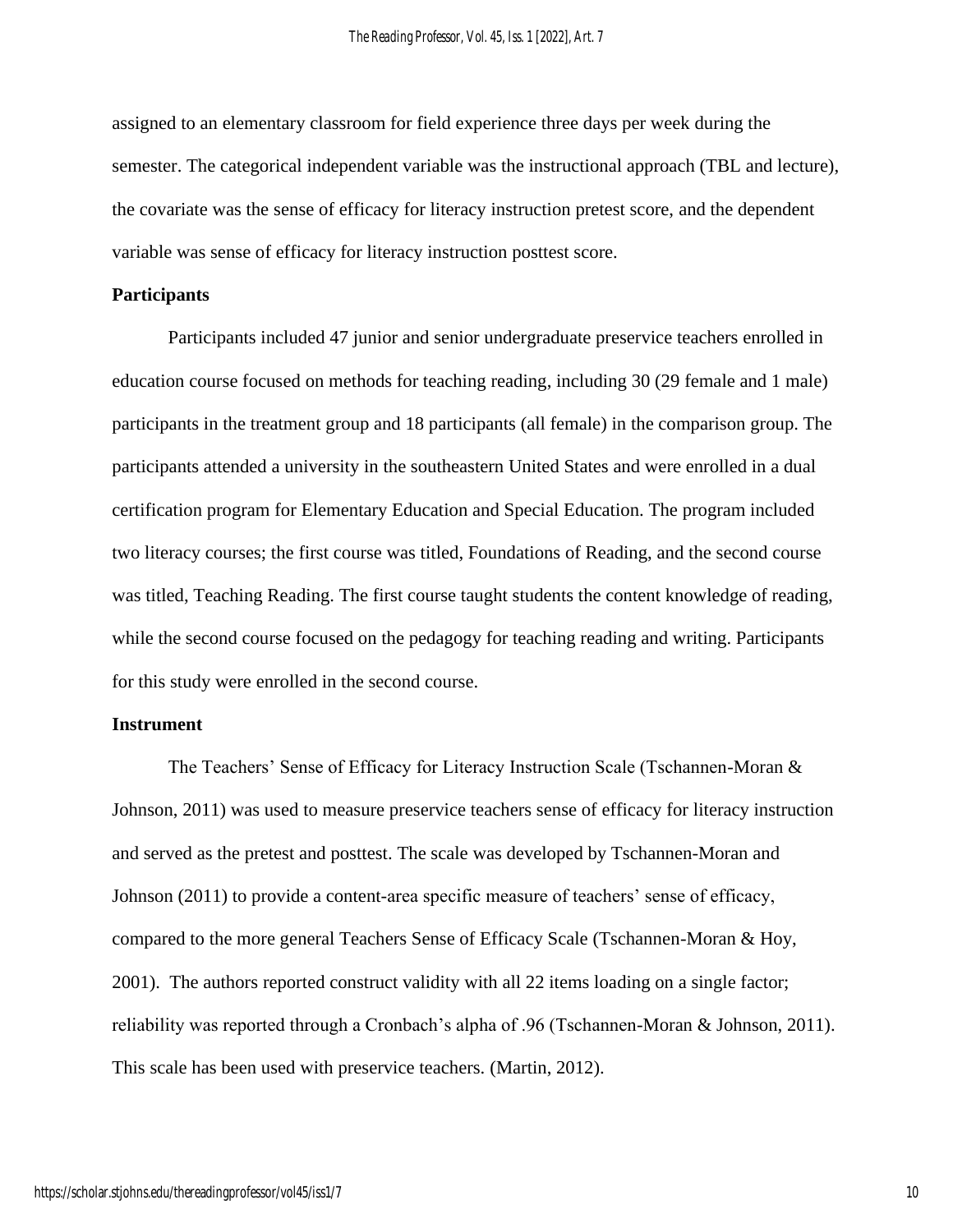# **Procedures**

Prior to the first day of class, participants provided informed consent to participate in the study and completed a paper-based pretest. The fall semester course was taught using the TBL approach (treatment group) and then the spring semester course was taught using the traditional lecture approach (comparison group). All participants completed the paper-based posttest on the final day of the course.

The course was arranged into four modules, titled assessment, word study, methods of supporting young readers, and methods of supporting young writers. Each module for the TBL group was preceded with preparation activities, which included a list of learning objectives, video lectures, and assigned readings from the textbook. The RAP occurred during the class meeting, which included the IRAT and TRAT, based on the preparation materials. The comparison group received the same online objectives, video lectures, and assigned readings, but did not participate in the RAP. In lieu of the RAP participants in the comparison group completed online quizzes based on the preparation materials.

After completion of the second module, word study, each team of participants in the TBL group completed peer evaluation using the student-driven peer evaluation method (Szatkowski  $\&$ Brannan, 2019). This method of peer evaluation required participants to rate each of their team members against a set of criteria that were created by the class at the beginning of the semester using an electronic form. Participants had to justify each rating with an explanation. The scores were calculated and the feedback was compiled for each participant by the course instructor, and then the participants received their overall score and anonymous feedback. The peer evaluation process was completed again on the last day of class. Participants in the comparison group did not participate in peer evaluation.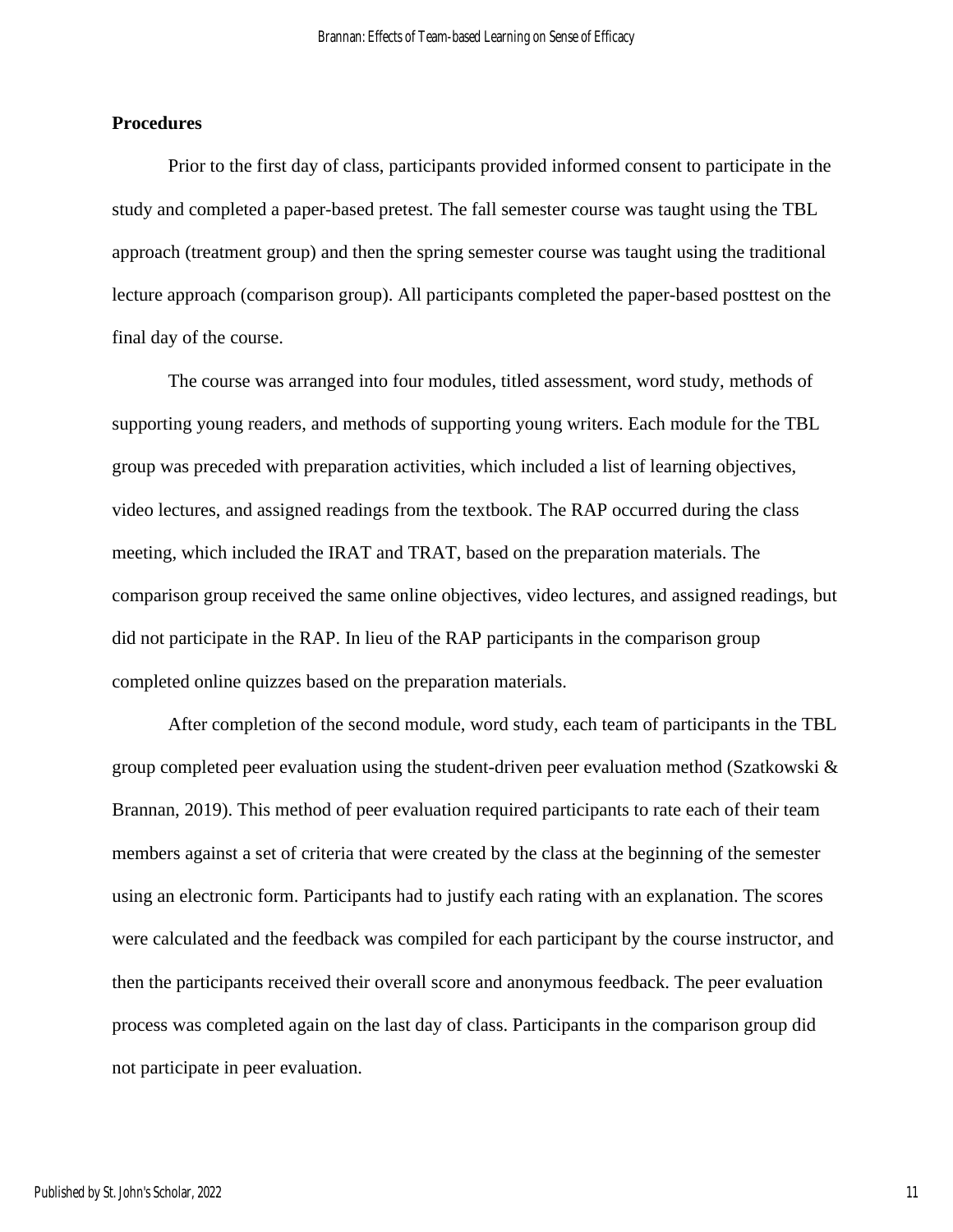Each week, participants in the TBL group took part in application activities which required them to apply the knowledge and skills learned during the RAP. The application activities were presented on an interactive whiteboard included a realistic problem with a specific answer that each team had to work together to solve. Teams selected a specific answer choice and, upon the signal, reported their answer all at once. Reporting styles included multiplechoice cards, written answers on small white boards, and color-coded sticky notes during a gallery walk. The answers were compared, discussed, and rationalized by each team. The instructor served as a facilitator of discussion by prompting students with questions and other considerations. Finally, all teams would reach a consensus about the answer. Each application activity varied in the amount of time spent, but ranged from about five to 30 minutes. Figures 1 and 2 show examples of application activities from the Word Study module. Participants in the comparison group participated in traditional lecture-style instruction and occasional hands-on activities.

# **Figure 1**



*Sample Application Activity Using Multiple Choice Cards to Respond*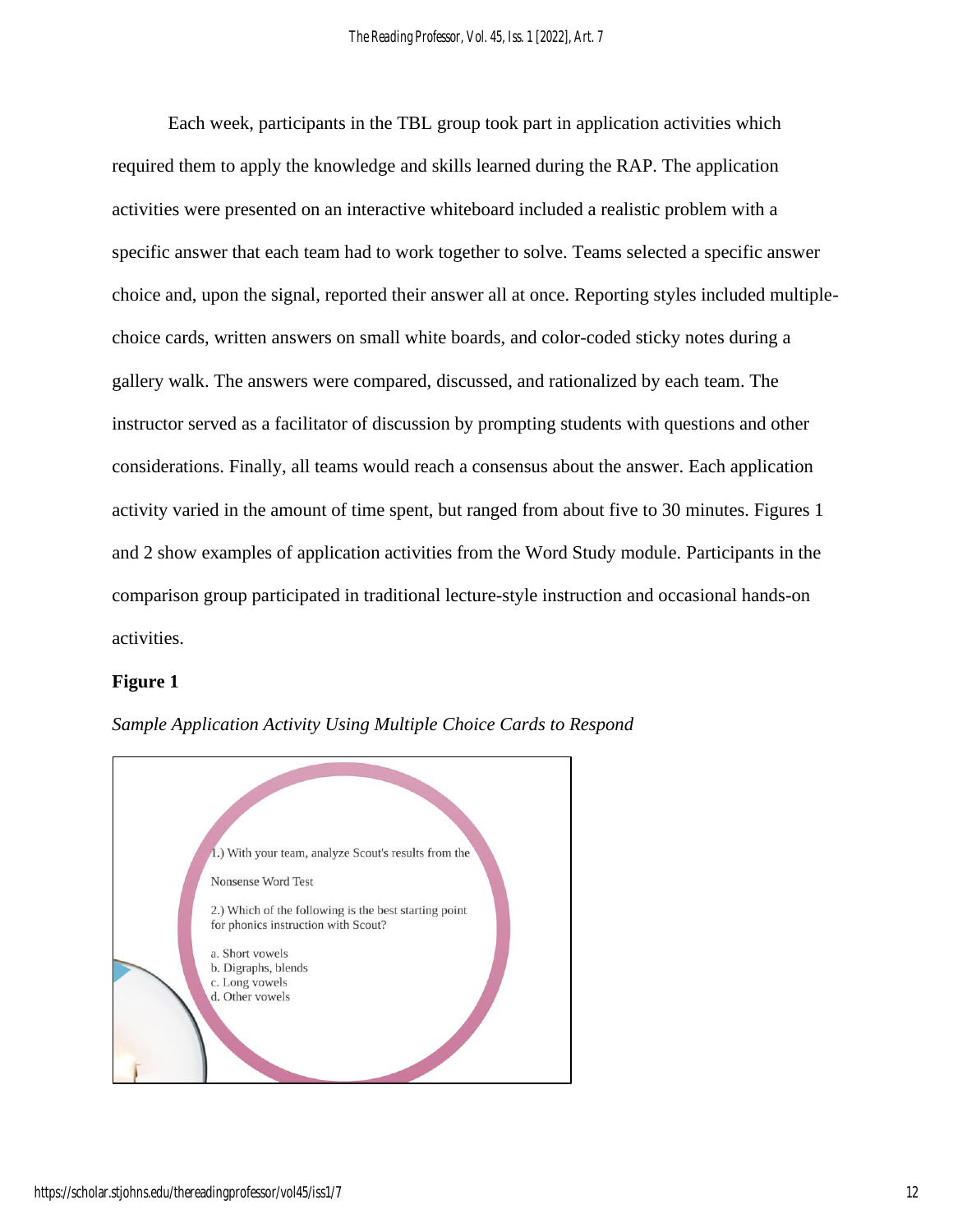# **Figure 2**

*Sample Application Activity Using Sticky Notes During a Gallery Walk*



Participants in both classes completed the same field-based assignments. These assignments included planning a phonics lesson and two days of comprehension and then teaching their plans in their assigned field placement. One assignment was ongoing and included selecting a struggling reader, conducting a series of assessments, planning and teaching intervention plans, and then conducting a second round of assessments to measure growth. All participants were assigned a supervisor from the university, who observed their lessons and provided constructive feedback.

## **Results**

To control for initial efficacy differences between the groups, an independent samples *t* test was conducted to determine whether the pretest scores of TBL group and the lecture group differed significantly. The results of the *t* test showed that the two groups differed significantly on their pretest scores,  $t(50) = 5.11$ ,  $p < .001$ , with the treatment group (M = 141.18) having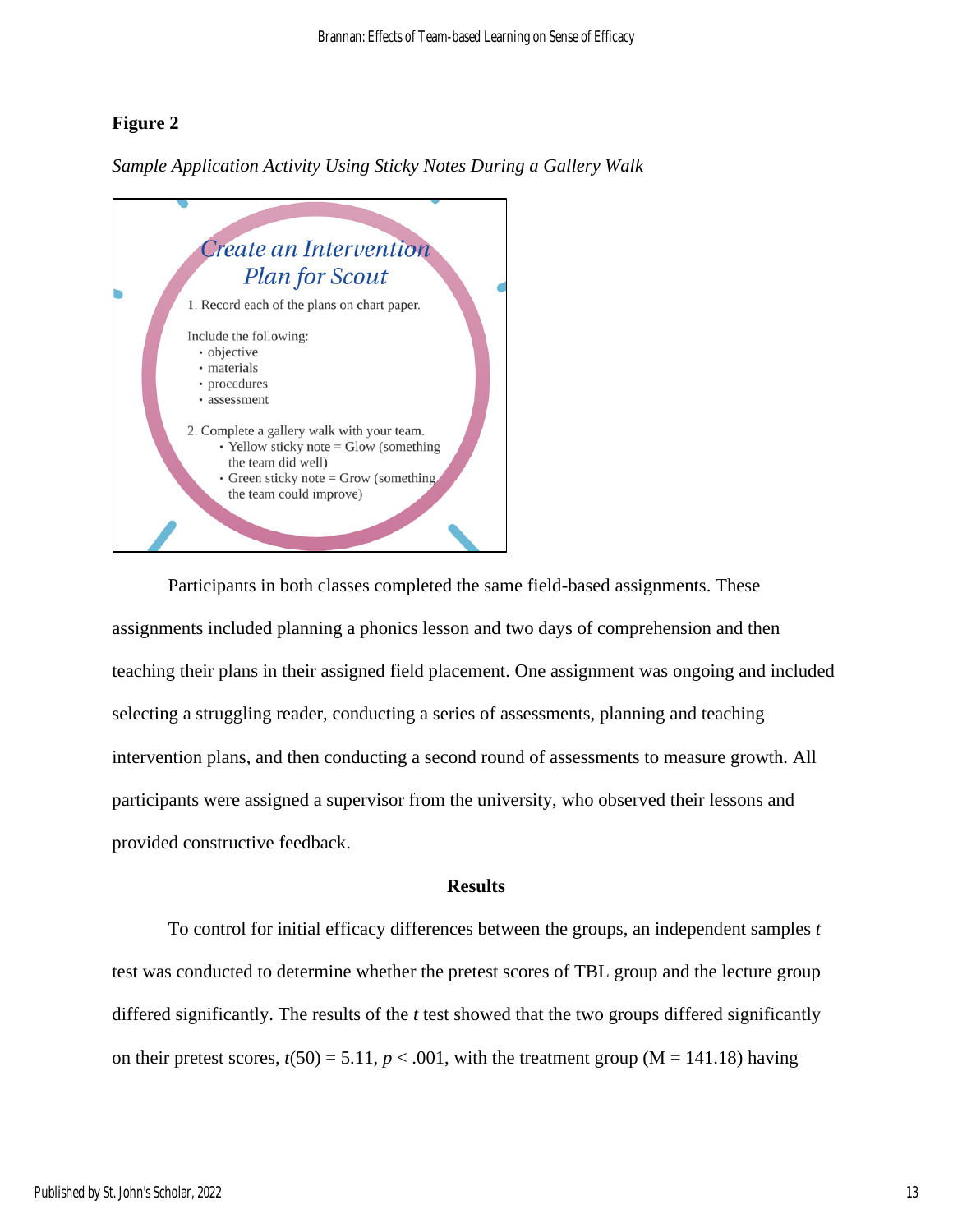higher scores than the comparison group (95.17). These results indicated the need for using the pretest scores as a covariate in the comparison of the two groups' posttest scores.

Exploration of the data indicated a small sample size with unequal groups, but there was no substantial departure from normality on pretest or posttest scores for either group. However, due to unequal sample sizes and a violation of the assumption of equal regression coefficients between groups during a one-way ANOVA, a nonparametric test, Quade's rank ANCOVA, was conducted to examine statistically significant differences between the two groups on the posttest scores, controlling for pretest scores. The Quade's rank ANCOVA revealed that there were no statistically significant differences between the posttest scores of the treatment group and control group,  $F(1, 45) = .009$ ,  $p = .92$ . Therefore, the null hypothesis of finding no difference between the groups was not rejected. Means and standard deviations for both groups for the pretest and posttest are included in Table 1.

#### Table 1

|         | Pretest          |           | Posttest         |       |
|---------|------------------|-----------|------------------|-------|
| Group   | $\boldsymbol{M}$ | <i>SD</i> | $\boldsymbol{M}$ | SD    |
| TBL     | 141.18           | 31.71     | 171.73           | 20.08 |
| Lecture | 95.17            | 29.20     | 166.82           | 16.82 |

# **Discussion**

The review of literature described Bandura's (1997) idea that mastery and vicarious experiences lead to growth in self-efficacy. In this study, I hypothesized that a reading methods course using TBL would provide mastery and vicarious experiences to preservice teachers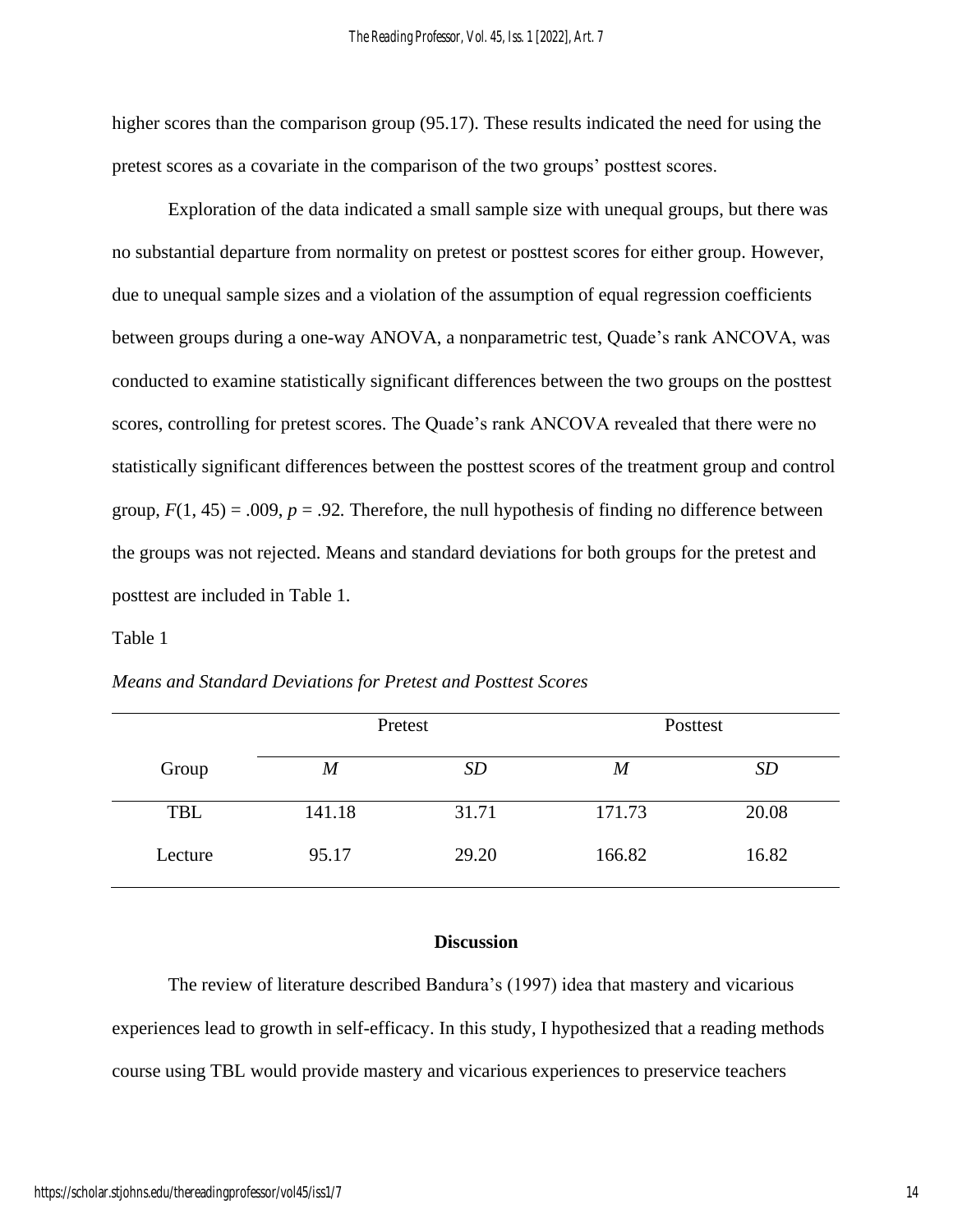through the RAP and application activities, and therefore, preservice teachers in the TBL group would have a higher sense of efficacy for literacy instruction than preservice teachers receiving traditional lecture-style instruction at the end of the course.

The results showed no statistically significant difference between the efficacy posttest scores for the TBL and lecture groups at the end of the semester. This may be due to a couple of factors. First, the duration of one semester may not have been enough time for participants to build a higher sense of efficacy. This finding was also seen in a study by Ciampa and Gallagher (2018), who investigated Canadian and U.S. preservice teachers sense of efficacy for literacy instruction over the course of one semester. They did not find a significant change in their participants' efficacy beliefs. As seen in a study by Kent et al. (2013), efficacy can take several semesters to grow. Secondly, participants in both groups were engaged in field experiences for two days each week, which may have caused an interaction in their sense of efficacy. During field experience hours, the participants observed literacy instruction, assessed components of reading, provided reading intervention to a struggling reader, and planned and taught whole class literacy lessons, including phonics, vocabulary, and comprehension in an assigned elementary classroom, alongside a certified cooperating teacher. These field experiences provided both vicarious experiences and mastery experiences, which may have had a greater impact on participants' efficacy than the mostly in-class TBL experience, thus eliminating any differences in efficacy between the two groups. Results from a study by Haverback and Parault (2008) showed that field experiences and tutoring, such as those described in the present study, impacted preservice teachers' sense of efficacy. This is consistent with a study by Leader-Janssen and Rankin-Erickson (2012), who concluded that preservice teachers needed supported teaching opportunities to increase the chance of mastery experiences and thus increase self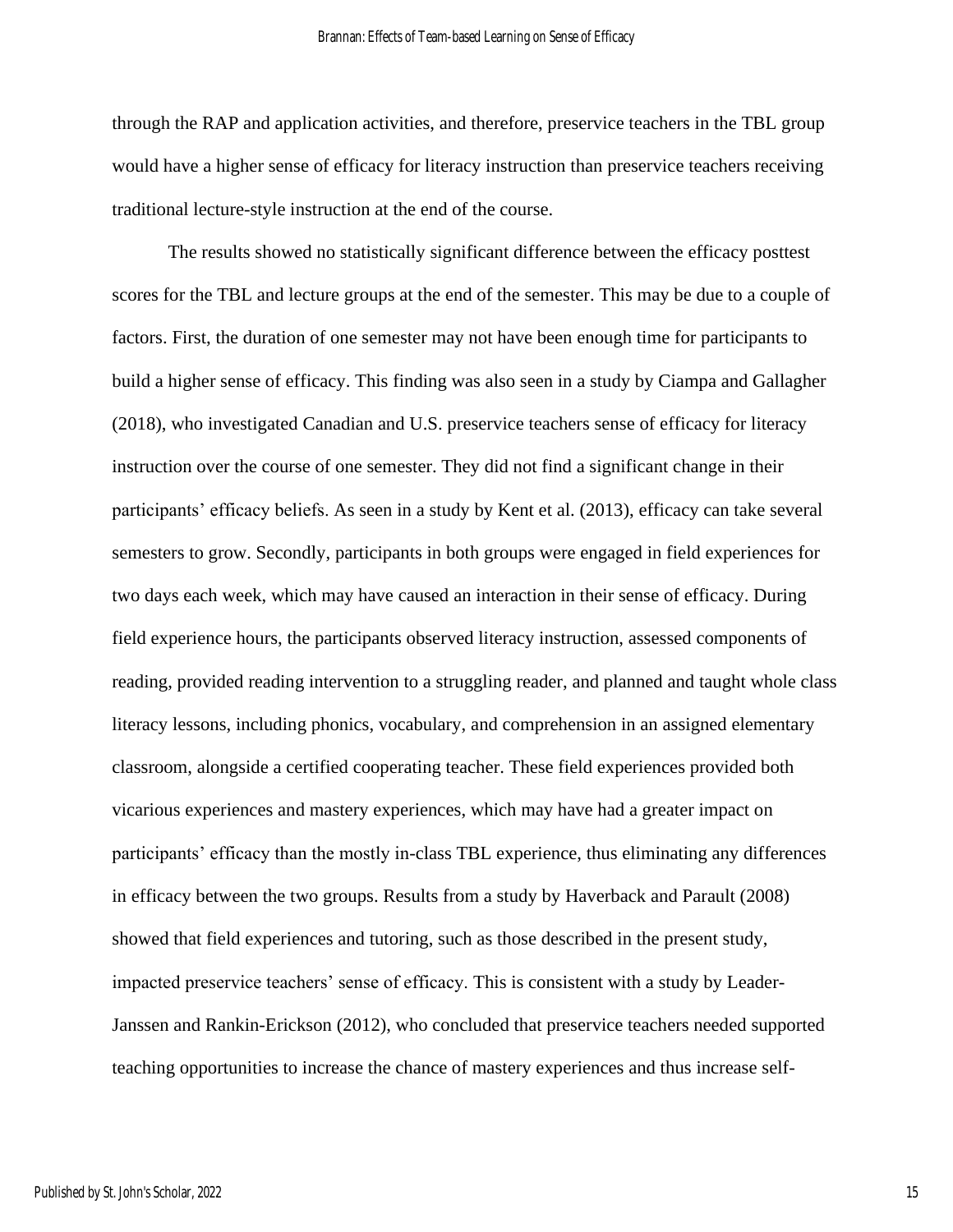efficacy. Thirdly, preservice teachers have been shown to be overly confident, or efficacious early on in their program of study. In fact, studies have shown that pre-service teachers sometimes had a higher sense of teaching efficacy than in-service teachers (Benz et al., 1992; de la Torre Cruz & Casanova Arias, 2007). The results from the present study possibly resulted from participants rating their efficacy higher at the onset of the course, but once confronted with the realities of the teaching profession through their field experiences, more accurately rated their efficacy at the end of the semester.

The findings from this study provide evidence that when used in reading methods courses TBL may be as effective as traditional lecture in building preservice teachers' sense of efficacy for literacy instruction, an important variable for job satisfaction and teacher retention. Caprara and colleagues (2006) surveyed over 2000 teachers and found that efficacy was positively related to their job satisfaction. Similarly, Stephanou and colleagues (2013) found that teachers' personal self-efficacy had a positive effect on the collective efficacy of the school and on teachers' job satisfaction.

Identifying strategies that can positively impact teachers' sense of efficacy for literacy instruction is important because there is evidence that is related to student achievement (Ashton & Webb, 1986). Poggio (2012) saw gains in reading achievement. Guo and colleagues (2012) found that teachers who have higher sense of efficacy provide a more supportive, positive environment and that their students had better performance in literacy. On a larger scale, Goddard and colleagues (2000) found that collective teacher efficacy, the perceptions of teachers within the same school, was positively associated with student achievement in both reading and math.

16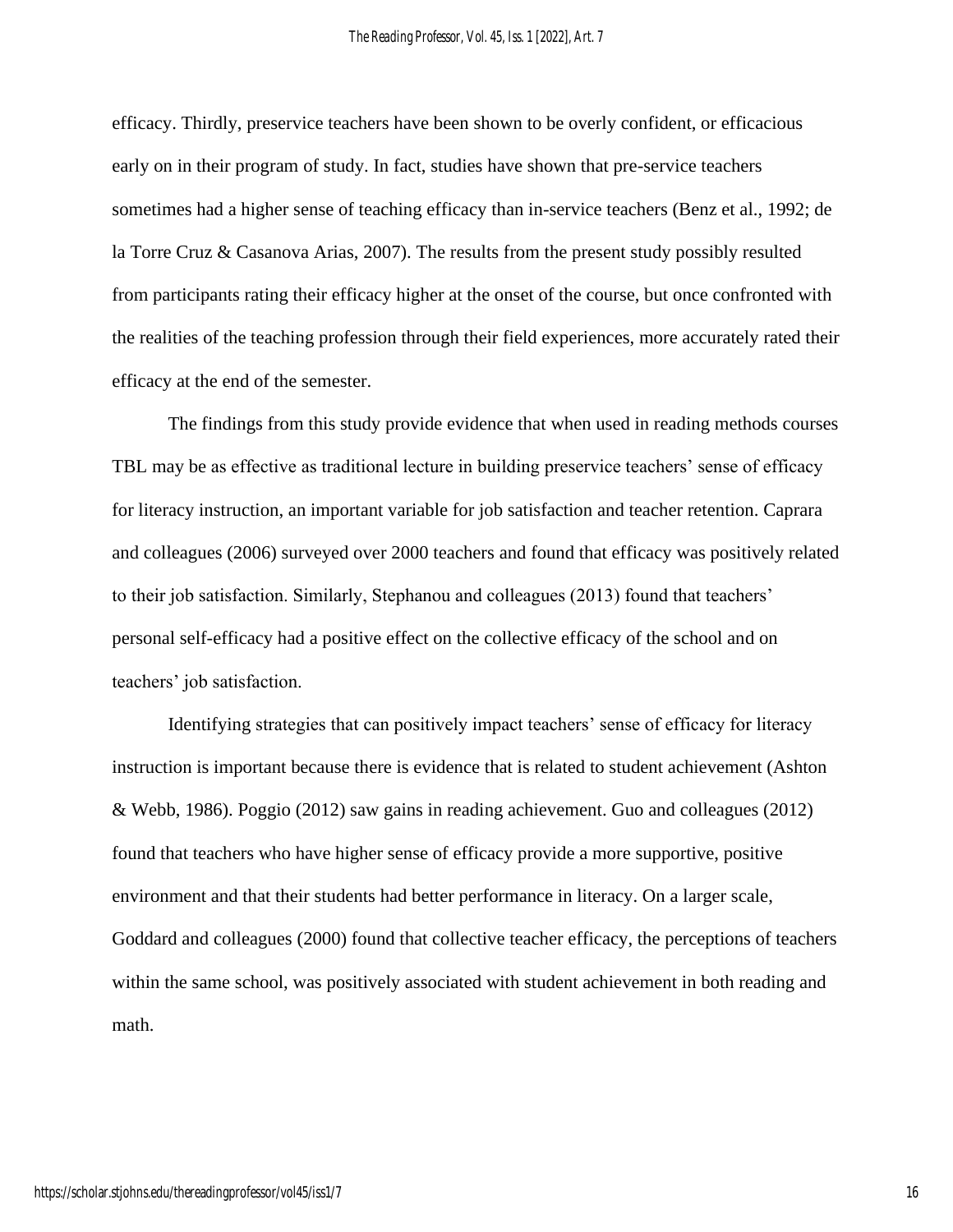Future research should compare preservice teachers' sense of efficacy for literacy instruction in a TBL course and in a course using traditional teaching methods using more rigorous research designs with larger sample sizes and random assignment. Furthermore, integrating qualitative feedback from the students may help paint a clearer picture of the possible relationship between TBL and teaching efficacy. Other important variables to consider are the impact of TBL on preservice teachers' content knowledge, critical thinking skills, and teaching performance.

This study contains several limitations that should be considered when interpreting the results. First, the nature of self-report to measure participants sense of efficacy for literacy instruction may contain biases, such as reporting results that may seem socially desirable. A second limitation of this study was its sample size, which was a small convenience sample, that limits the generalizability of the results. Yet another limitation was the short span of time in which the study was conducted. While TBL has been studied in a variety of other fields, there is very little mention of it in the literature of for educator preparation, making it a useful topic for future research.

#### **Conclusions**

While many factors contribute to the effectiveness and retention of literacy teachers, sense of efficacy for literacy instruction is an important factor to consider when making programmatic and instructional decisions in teacher preparation. The results of this research provide evidence of an instructional approach, TBL, that may have a positive impact on preservice teachers sense of efficacy for literacy instruction. Further research is needed to provide additional evidence of the impact of TBL on preservice teachers' sense of efficacy for literacy instruction.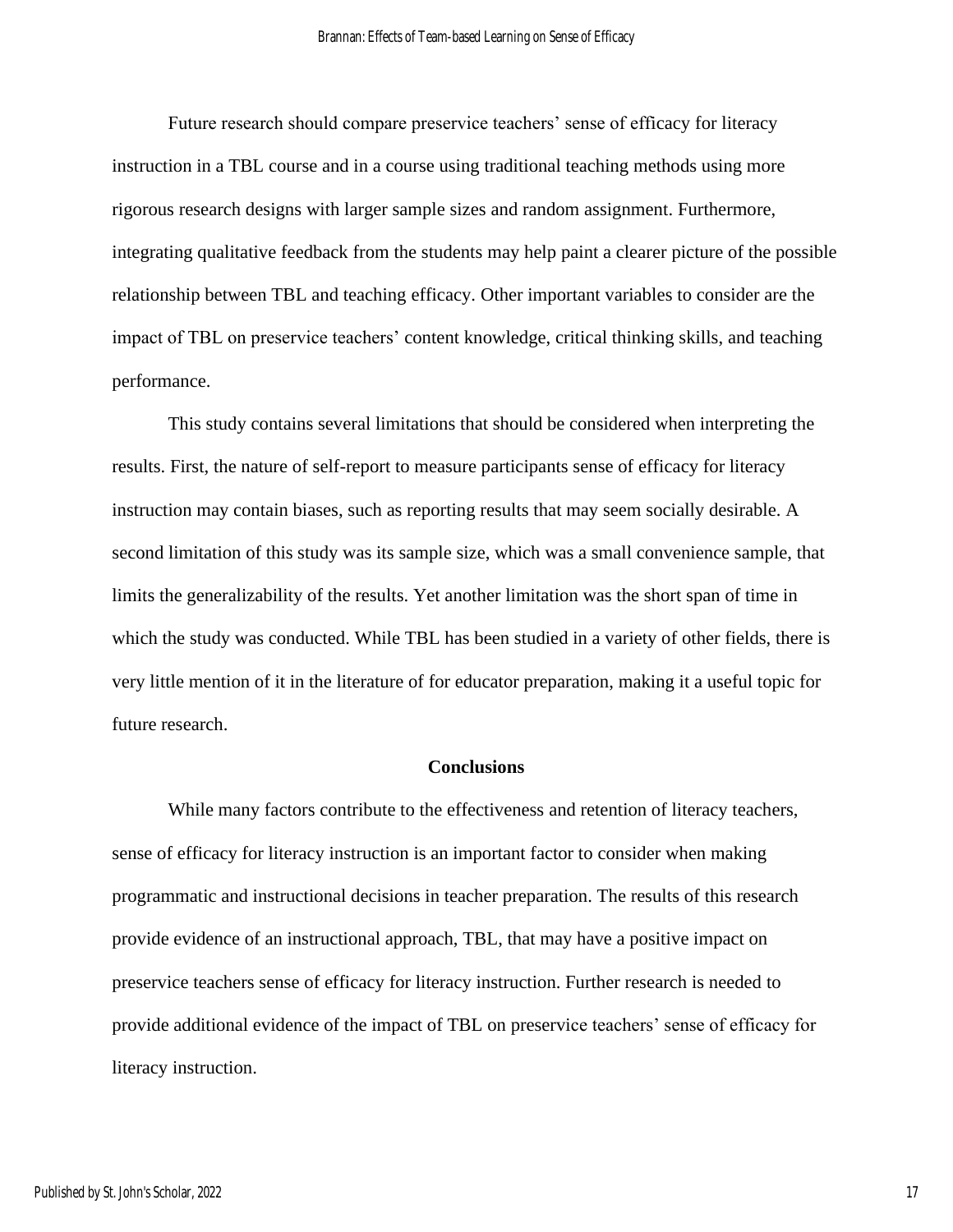#### **References**

- Armor, D., Conroy-Oseguera, P., Cox, M., King, N., McDonnell, L., Pascal, A., Pauly, E., & Zellman, G. (1976). Analysis of the school preferred reading programs in selected Los Angeles minority schools (Rep. No. R-2007-LAUSD). RAND. https://files.eric.ed.gov/fulltext/ED130243.pdf
- Ashton, P. T., & Webb, R. B. (1986). *Making a difference: Teachers' sense of efficacy and student achievement*. Longman.
- Bandura, A. (1977). Self-efficacy: Toward a unifying theory of behavioral change. *Psychological Review, 84*, 191-215.

http://citeseerx.ist.psu.edu/viewdoc/download?doi=10.1.1.315.4567&rep=rep1&type=pdf

Bandura, A. (1997). *Self-efficacy: The exercise of control*. Freeman.

- Baker, D. F. (2008). Peer assessment in small groups: A comparison of methods. *Journal of Management Education, 33*, 183-209. https://doi.org/10.1177/1052562907310489
- Benz, C. R., Bradley, L., Alderman, M. K., & Flowers, M. A. (1992). Personal teaching efficacy: Developmental relationships in education. *Journal of Educational Research, 85*(5), 274- 285.
- Block, C. C., & Mangieri, J. N. (2009). *Exemplary literacy teacher: What schools can do to promote success for all students* (2nd ed.). Guilford.

Brannan, L. R., Parrish, C. W., & Szatkowski, H. D. (2019). Team-based learning: An instructional approach to facilitate critical thinking in teacher preparation. In G. J. Mariano and F. J. Figliano (Eds.), *Handbook of research on critical thinking strategies in pre-service learning environments* (pp. 80-105). IGI Global.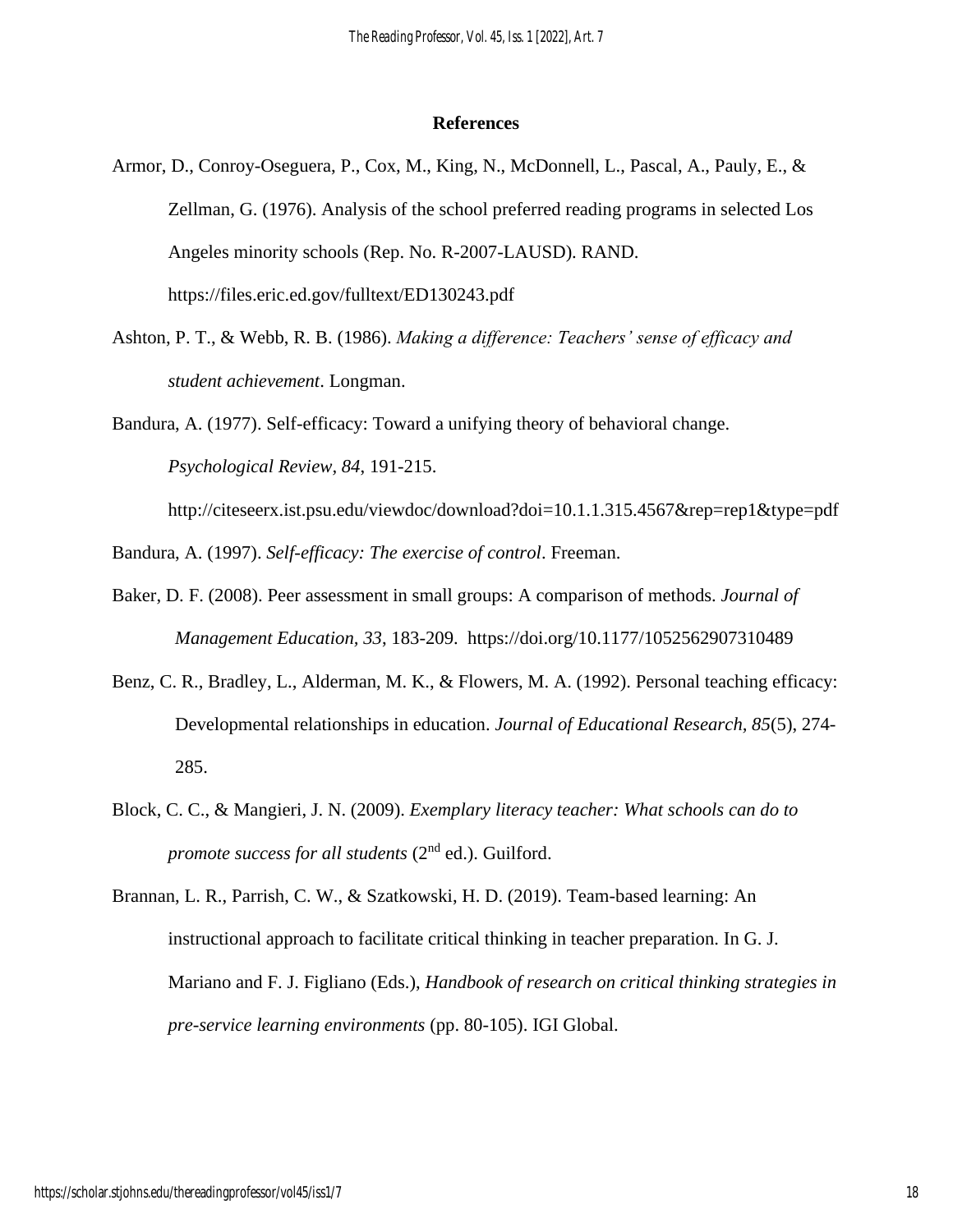- Caprara, G. V., Barbaranelli, C., Steca, P., & Malone, P. S. (2006). Teachers' self-efficacy beliefs as determinants of job satisfaction and students' academic achievement: A study at the school level. *Journal of School Psychology, 44*, 473-490. https://doi.org/10.1016/j.jsp.2006.09.001
- Cestone, C. M., Levine, R. E., & Lane, D. R. (2008). Peer assessment and evaluation in teambased learning. *New Directions for Teaching and Learning, 2008*(116), 69- 78. https://doi.org/10.1002/tl.334
- Ciampa, K., & Gallagher, T. L. (2018). A comparative examination of Canadian and American pre-service teachers' self-efficacy beliefs for literacy instruction. *Reading & Writing, 31*(2), 457-481. https://doi.org/10.1007/s11145-017-9793-6
- de la Torre Cruz, M. J., & Casanova Arias, P.F. (2007). Comparative analysis of expectancies of efficacy in in-service and prospective teachers. *Teaching and Teacher Education, 23*(5), 641–652. https://doi.org/10.1016/j.tate.2007.02.005
- Depaepe, F., & Konig, J. (2018). General pedagogical knowledge, self-efficacy and instructional practice: Disentangling their relationship in pre-service teacher education. *Teaching and Teaching Education, 69*, 177-190. https://doi.org/10.1016/j.tate.2017.10.003
- Dunn, K. E., Airola, D. T., Lo, W-J. (2013). Becoming data driven: The influence of teachers' sense of efficacy on concerns related to data-driven decision making. *The Journal of Experimental Education, 81*(2), 222-241. https://doi.org/10.1037/e664122011-001

Epstein Educational Enterprises. (2018, June 20). What is the IF-AT? http://www.epsteineducation.com/home/about/

Geijsel, F. P., Sleegers, P. J., Stoel, R. D., & Krüger, M. L. (2009). The effect of teacher psychological and school organizational and leadership factors on teachers' professional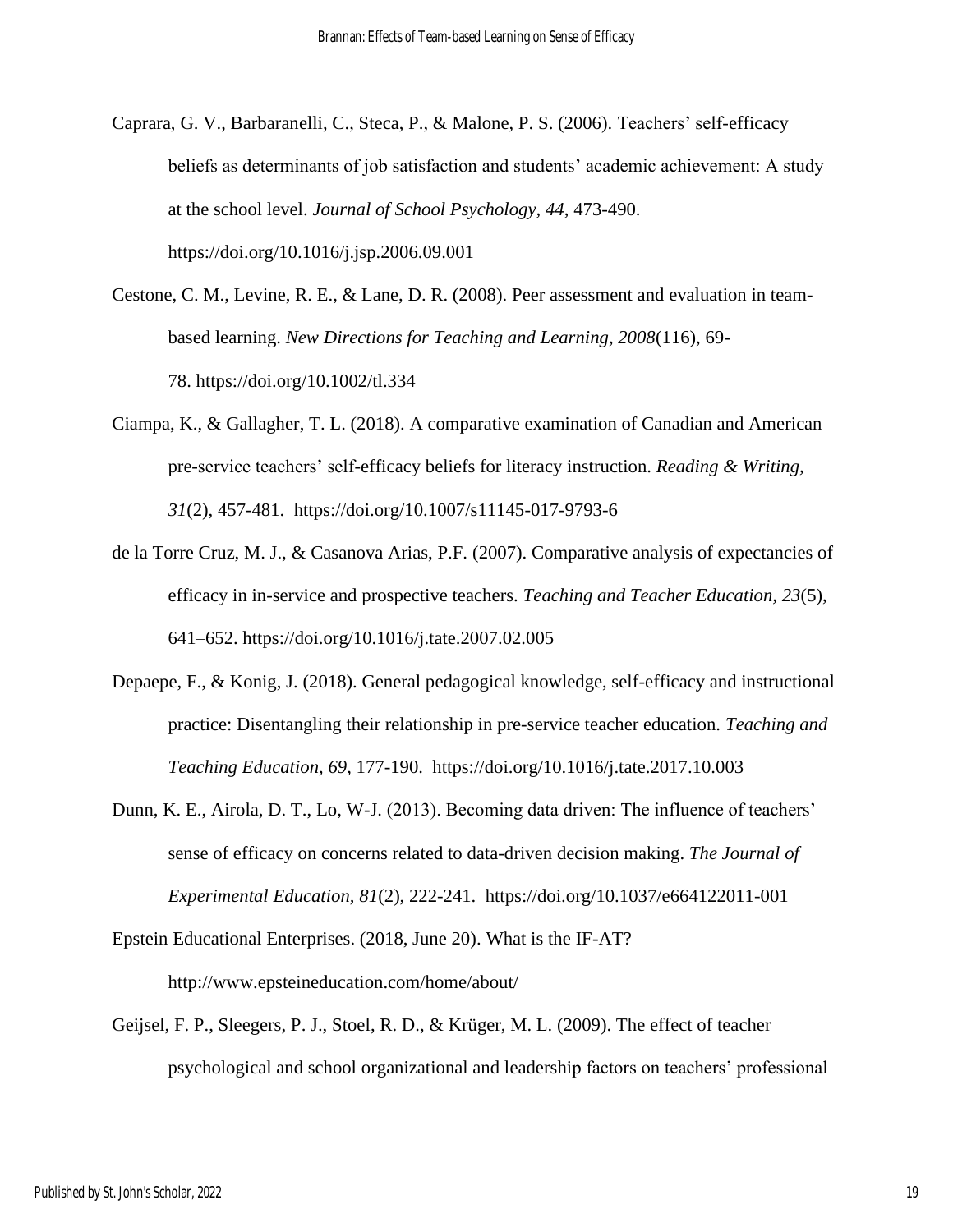learning in Dutch schools. *The Elementary School Journal, 109*(4), 406-427. https://doi.org/10.1086/593940

Goddard, R. D., Hoy, W. K., & Hoy, A. W. (2000). Collective teacher efficacy: Its meaning, measure, and impact on student achievement. *American Educational Research Journal, 37*(2), 479-507. https://doi.org/10.3102/00028312037002479

Griffith, R., & Lacina, J. (2017). Teacher as decision maker: A framework to guide teaching decisions in reading. *The Reading Teacher, 71*(4), 501-507. https://doi.org/10.1002/trtr.1662

- Guo, Y., McDonald Connor, C., Yang, Y., Roehring, A. D., & Morrison, F. J. (2012). The effects of teacher qualification, teacher self-efficacy, and classroom practices on fifth graders' literacy outcomes. *Elementary School Journal, 113*, 3-24. https://www.journals.uchicago.edu/doi/full/10.1086/665816
- Guo, Y., Sawyer, B. E., Justice, L. M., & Kaderavek, J. N. (2013). Quality of literacy environment in inclusive early childhood special education classrooms. *Journal of Early Intervention, 35*(1), 40-60. https://doi.org/10.1177/1053815113500343
- Haverback, H. R., & Parault, S. J. (2008). Pre-service reading teacher efficacy and tutoring: A review. *Educational Psychology Review, 20*, 237-255. https://doi.org/10.1007/s10648- 008-9077-4
- Kasalak, G., & Dağyar, M. (2020). The relationship between teacher self-efficacy and teacher job satisfaction: A meta-analysis of the teaching and learning international survey (TALIS). *Educational Sciences: Theory and Practice, 20*(3), 16-33. https://doi.org/10.12738/jestp.2020.3.002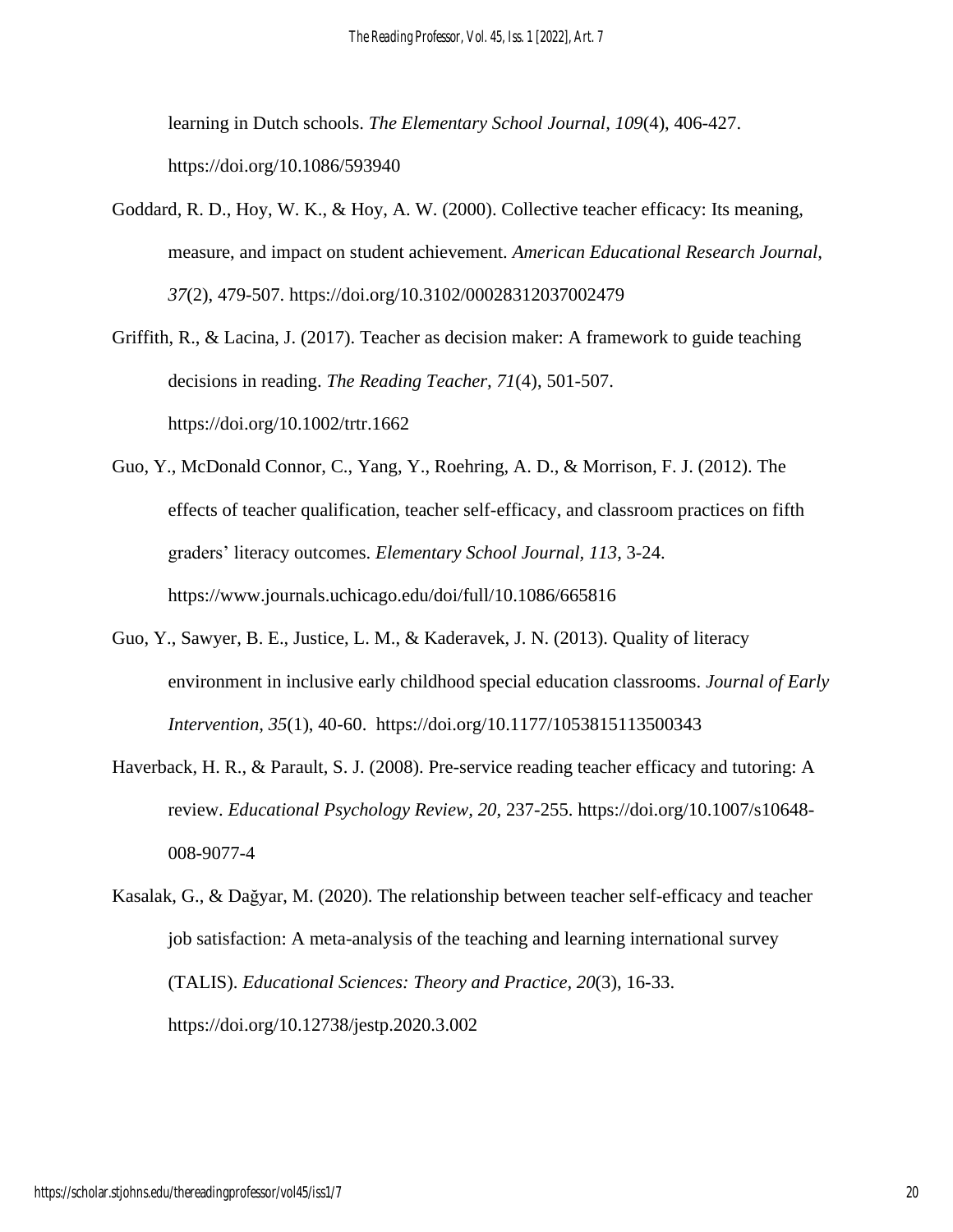Kent, A. M., Giles, R. M., & Hibberts, M. (2013). Preparing elementary educators to teach reading: An exploratory study of preservice teachers' evolving sense of reading efficacy. *International Journal for the Scholarship of Teaching and Learning, 7*(2), 1- 16. https://doi.org/10.20429/ijsotl.2013.070223

- Klassen, R. M., & Chiu, M. M. (2010). Effects on teachers' self-efficacy and job satisfaction: Teacher gender, years of experience, and job stress. *Journal of Educational Psychology, 102*(3), 741-756. https://doi.org/10.1037/a0019237
- Koles, P. G., Stolfi, A., Borges, N. J., Nelson, S., Parmelee, D. (2010). The impact of team-based learning on medical students' academic performance. *Academic Medicine, 85*(11), 1739- 1745. https://doi.org/10.1097/acm.0b013e3181f52bed
- Kim, K R. & Seo, E. H. (2018). The relationship between teacher efficacy and students' academic achievement: A meta-analysis. *Social Behavior and Personality: An International Journal, 46*(4), 529-540. https://doi.org/10.2224/sbp.6554
- Leader-Janssen, E.M. & Rankin-Erickson, J. L. (2013). Preservice teachers' content knowledge and self-efficacy for teaching reading. *Literacy Research and Instruction, 52*(3), 204- 229. https://doi.org/10.1080/19388071.2013.781253
- Learning Policy Institute. (2016). Understanding teacher shortages 2016. https://learningpolicyinstitute.org/product/understanding-teacher-shortages-interactive-2016
- Learning Policy Institute. (2018). Understanding teacher shortages: 2018 update. https://learningpolicyinstitute.org/product/understanding-teacher-shortages-interactive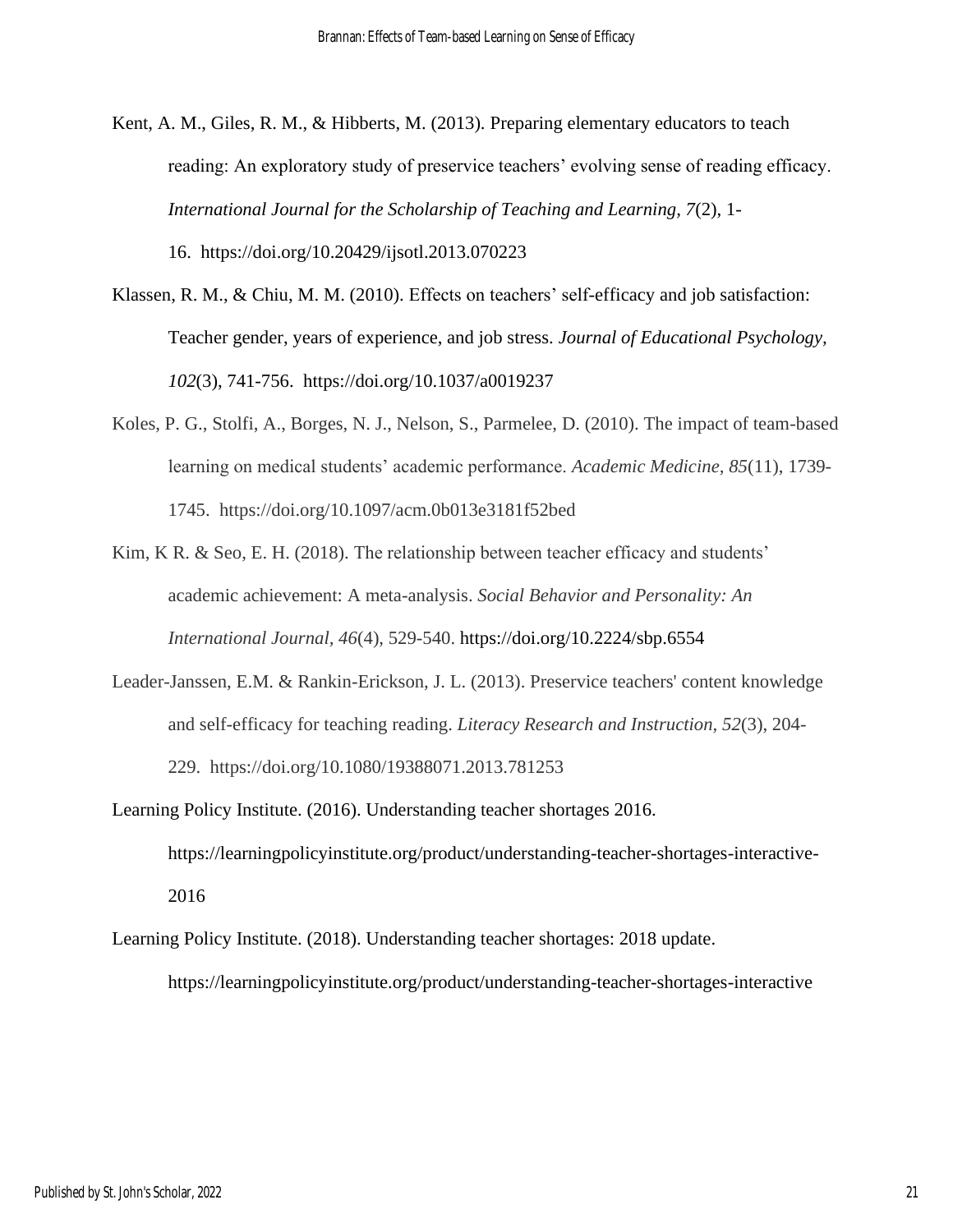- Letassy, N. A., Fugate, S. E., Medina, M. S., Stroup, J. S., & Britton, M. L. (2008) Using teambased learning in an endocrine module taught across two campuses. *American Journal of Pharmaceutical Education, 72*(5), 1-6. https://doi.org/10.5688/aj7205103
- Levine, R. E. (2008). Peer evaluation in team-based learning. In L. K. Michaelsen, D. X. Parmelee, K. K. McMahon, & R. E. Levine (Eds.), *Team-based learning for health professions education* (pp. 103-116). Stylus.
- Martin, C. (2012). *A study of factors that contribute to pre-service teachers' sense of efficacy for literacy instruction* (Order No. 3507356). Available from ProQuest Dissertations & Theses A&I. (1015169586).

http://libproxy2.usouthal.edu.libproxy.usouthal.edu/login?url=https://search-proquestcom.libproxy.usouthal.edu/docview/1015169586?accountid=14672

- Michaelsen, L. K. & Fink, L. D. (2004). Calculating peer evaluation scores. In L. K.Michaelsen, A. B. Knight, & L.D. Fink (Eds.), *Team-based learning: A transformative use of small groups in college teaching* (pp. 229-239). Stylus.
- Michaelsen, L. K., Knight, A. B., & Fink, L. D. (Eds.). (2004). *Team-based learning: A transformative use of small groups in college teaching*. Stylus.
- Michaelsen, L. K. & Sweet, M (2008). The essential elements of team-based learning. *New Directions for Teaching and Learning, 2008*(116)*,* 7-27. https://doi.org/10.1002/tl.330

Ohland, M. W., Loughry, M. L., Woehr, D. J., Finelli, C. J., Bullard, L. G., Felder, R. M., Layton, R. A., Pomeranz, H. R., & Schmucker, D. G. (2012). The comprehensive assessment of team member effectiveness: Development of a behaviorally anchored rating scale for self and peer evaluation. *Academy of Management Learning & Education, 11*(4), 609-630. http://dx.doi.org/10.5465/amle.2010.0177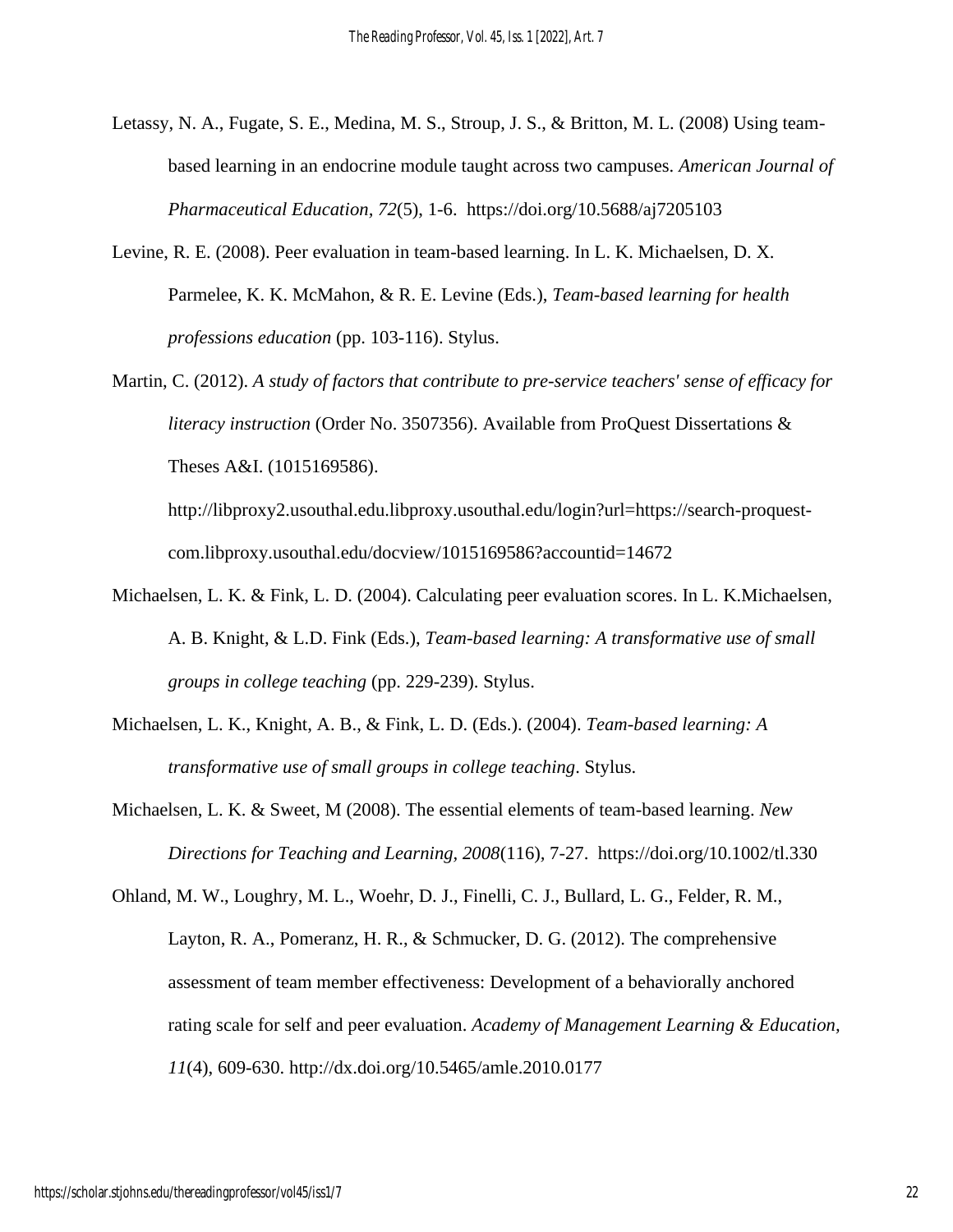- Pianta, R. C., La Paro, K. M., & Hamre, B. K. (2008). *Classroom Assessment Scoring System (CLASS)*. Brookes.
- Podolsky, A., Kini, T., Bishop, J., & Darling-Hammond, L. (2016). *Solving the teacher shortage: How to attract and retain excellent educators*. Learning Policy Institute.
- Poggio, J. M. (2012). *Teacher sense of efficacy for literacy instruction and student reading achievement in grades three through eight* (Order No. 3551746). Available from ProQuest Dissertations & Theses A&I. (1289079831).
- Risko, V. J. & Reid, L. (2019). What really matters for literacy teacher preparation. *The Reading Teacher, 72*(4), 423-429. https://doi.org/10.1002/trtr.1769
- Skaalvik, E. M., & Skaalvik, S. (2010). Teacher self-efficacy and teacher burnout: A study of relations. *Teaching and Teacher Education, 26*, 1059-1069. https://doi.org/10.1016/j.tate.2009.11.001
- Stephanou, G., Gkavras, G., & Doulkeridou, M. (2013). The role of teachers' self- and collective-efficacy beliefs on their job satisfaction and experienced emotions in school. *Psychology, 4*(3A), 268-278. http://dx.doi.org/10.4236/psych.2013.43A040
- Styron, Jr., R. A., & Styron, J. L. (2014). Using a common pedagogy across multiple disciplines to improve student learning. *Systemics, Cybernetics and Informatics, 12*(6), 14-16. http://www.iiisci.org/Journal/CV\$/sci/pdfs/EA910JW14.pdf
- Szatkowski, H. D. & Brannan, L. R. (2019). Taking ownership of team accountability: The student-driven peer evaluation method. *The Journal of Faculty Development, 33*(1), 1-10. https://www.ingentaconnect.com/content/magna/jfd/2019/00000033/00000001/art00005